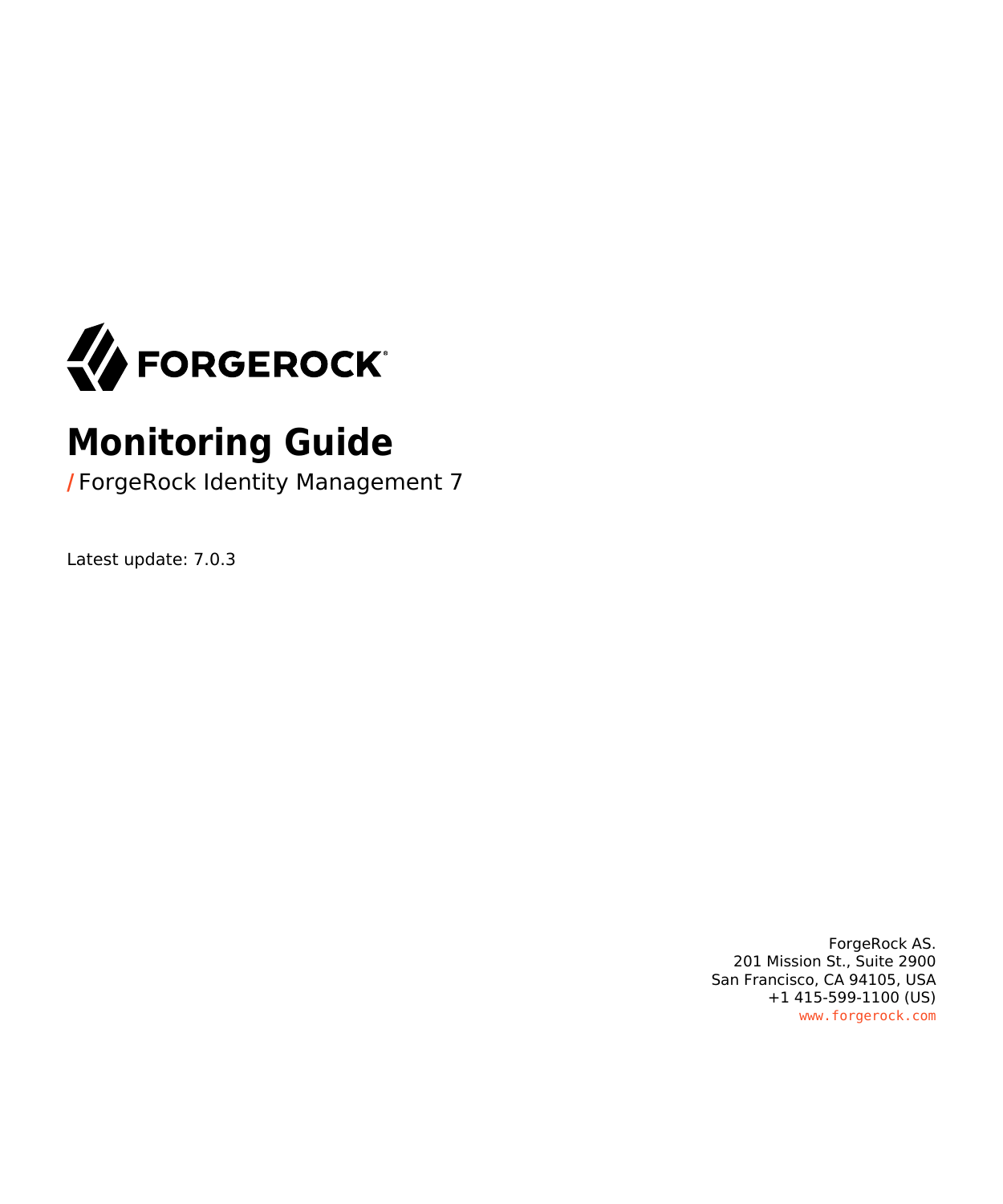#### Copyright © 2011-2020 ForgeRock AS.

#### **Abstract**

### Guide to configuring ForgeRock® Identity Management server logs and monitoring metrics.



This work is licensed under the Creative Commons Attribution-NonCommercial-NoDerivs 3.0 Unpo

To view a copy of this license, visit <https://creativecommons.org/licenses/by-nc-nd/3.0/> or send a letter to Creative Commons, 444 Castro Street, Suite 900, Mountain View, California, 94041, USA.

ForgeRock® and ForgeRock Identity Platform™ are trademarks of ForgeRock Inc. or its subsidiaries in the U.S. and in other countries. Trademarks are the property of their re

UNLESS OTHERWISE MUTUALLY AGREED BY THE PARTIES IN WRITNG, LICENSOR OFFERS THE WORK ASLES OF ARRESENTATIONS OR WARRANTIES OF ANY KNR ACTONOMENT OF A THE ASSENCE OF A THE ABSENCE OF A TH<br>IMPLIED, STATUTORY OR OTHERWISE, INC OR OTHER DEFECTS, ACCURACY, OR THE PRESENCE OF ABSENCE OF ERRORS, WHETHER OR NOT DISCOVERABLE. SOME JURISDICTIONS DO NOT ALLOW THE EXCLUSION OF IMPLIED WARRANTIES, SO SUCH EXCLUSION MAY NOT APPLY TO YOU.

EXCEPT TO THE EXTENT REQUIRED BY APPLICABLE LAW, IN NO EVENT WILL LICENSOR BE LIABLE TO YOU ON ANY LEGAL THEORY FOR ANY ISLOCKERT ALLOCATED TO THE STATE ON SERVENTIAL, PONCE OUR EXEMPLARY CONSEQUENTIAL, PONTIVE OR EXEMPLAR

DejaVu Fonts

Bitstream Vera Fonts Copyright

Copyright (c) 2003 by Bitstream, Inc. All Rights Reserved. Bitstream Vera is a trademark of Bitstream, Inc.

Permission is hereby granted, free of charge, to any person obtaining a copy of the fonts accompanying this license ("Fonts") and associated documentation files ("hent Font Software, including without instanded to do so, s condition

re copyright and trademark notices and this permission notice shall be included in all copies of one or more of the Font Software typefaces.

The Font Software may be modified, altered, or added to, and in particular the designs of glyphs or characters in the Fonts may be modified and additional glyphs or characters may be added to the Fonts, only if the fonts a renamed to names not containing either the words "Bitstream" or the word "Vera".

This License becomes null and void to the extent applicable to Fonts or Font Software that has been modified and is distributed under the "Bitstream Vera" names.

The Font Software may be sold as part of a larger software package but no copy of one or more of the Font Software typefaces may be sold by itself.

THE FONT SOFTWARE IS PROVIDED "AS IS", WTHOUT WARRANTY OF ANY KIND, EXPRESS OR IMPLIED, MALRO THO AN MONTARRANTIES OF MERCHANTABILITY, FITNESS FOR A PARTO THE SOFT A PARTICULARY IN THE GROME FOR ANY CLAIM, DAMAGES OR OTHER LIABILITY, INCLUDING ANY GENERAL, SPECIAL, INDIRECT, INCLOSTED AND ANGERET AND ARRELLY MAN ACTION OF CONTRACT, TORT OR OTHERWISE, ARISING FROM, OUT OF THE USE OR<br>INABILITY TO USE THE FONT SOFTWARE OR FROM OTHER DEALINGS IN

Except as contained in this notice, the names of Gnome, the Gnome Foundation, and Bitstream Inc., shall not be used in advertising or otherwise to promote the sale, use or other dealings in this Font Software without prior

Arev Fonts Copyright

Copyright (c) 2006 by Tavmjong Bah. All Rights Reserved.

Permission is hereby granted, free of charge, to any person obtaining a copy of the fonts accompanying this license ("Fonts") and associated documentation files (the "Font Software"), to reproduce and distribute the modifi to the Bitstream Vera Font Software, including without limitation the rights to use, copy, merge, publish, distribute, and/or sell copies of the Font Software, and to permit persons to whom the Font Software is furnished t

we copyright and trademark notices and this permission notice shall be included in all copies of one or more of the Font Software typefaces.

The Font Software may be modified, altered, or added to, and in particular the designs of glyphs or characters in the Fonts may be modified and additional glyphs or characters may be added to the Fonts, only if the fonts a

This License becomes null and void to the extent applicable to Fonts or Font Software that has been modified and is distributed under the "Tavmjong Bah Arev" names.

The Font Software may be sold as part of a larger software package but no copy of one or more of the Font Software typefaces may be sold by itself.

THE FONT SOFTWARE IS PROVIDED "AS IS", WITHOUT WARRANTY OF ANY KIND, EXPRESS OR IMPLIED, INCLUDING BUT NOT LIMITED TO ANY WARRANTIES OF MERCHANTABILITY, FITNESS FOR A PARTICULAR PURPOSE AND NONINFRINGEMENT OF COPYRIGHT, PATENT, TRADEMARK, OR OTHER RIGHT. IN NO EVENT SHALL TAVMJONG BAH BE LIABLE FOR ANY CLAIM, DAMAGES OR OTHER LIABILITY, INCLUDING ANY<br>GENERAL, SPECIAL, INDIRECT, INCIDENTAL, OR CONS

Except as contained in this notice, the name of Tavmjong Bah shall not be used in advertising or otherwise to promote the sale, use or other dealings in this Font Software without prior written authorization from Tavmjong For further information, contact: tavmjong @ free . fr.

#### FontAwesome Copyright

Copyright (c) 2017 by Dave Gandy, [https://fontawesome.com/.](https://fontawesome.com/)

This Font Software is licensed under the SIL Open Font License, Version 1.1. See<https://opensource.org/licenses/OFL-1.1>.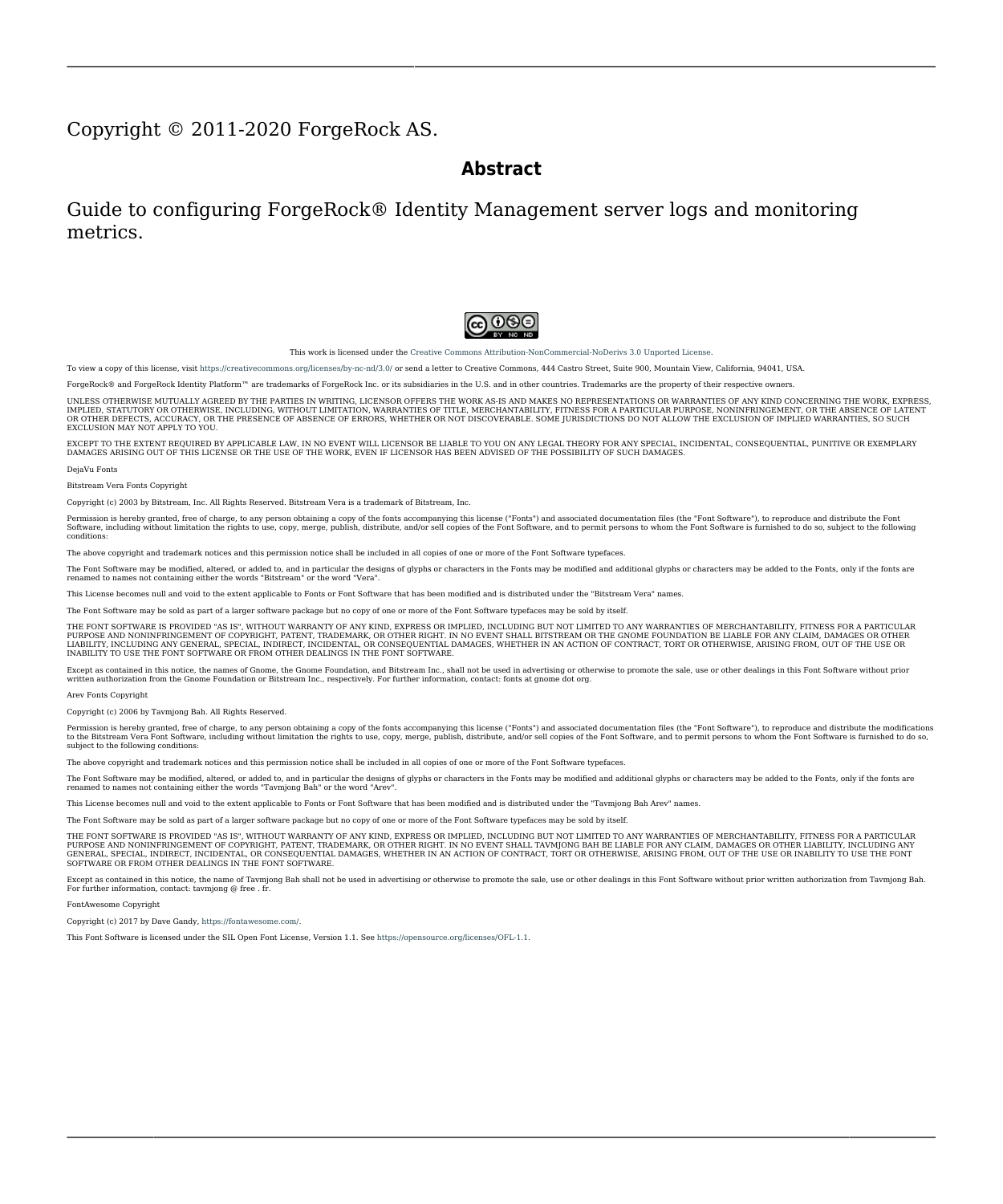## **Table of Contents**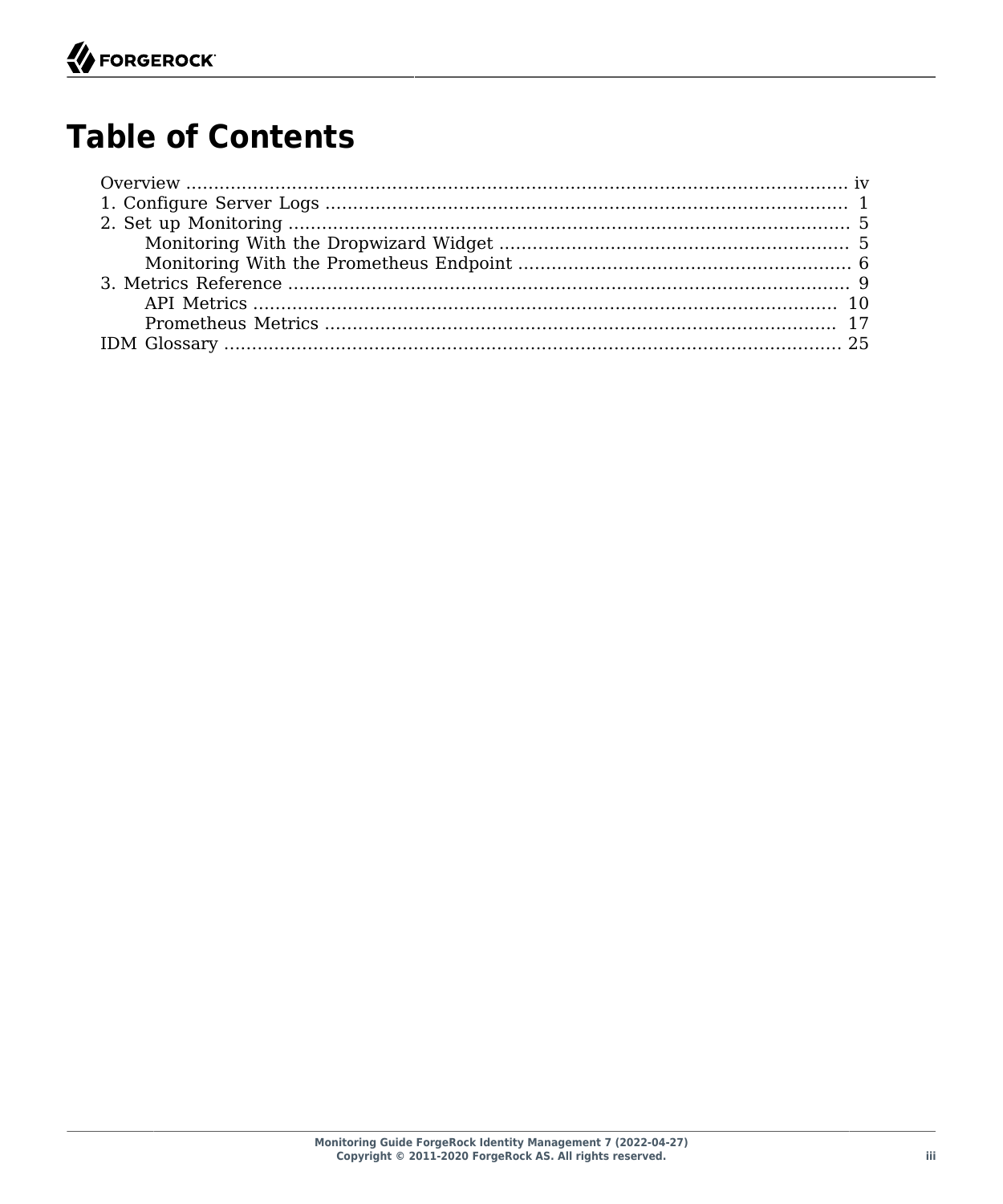## <span id="page-3-0"></span>**Overview**

This guide covers server logging, monitoring, and metrics.

### *Quick Start*

|                              |                                | 這                                                     |
|------------------------------|--------------------------------|-------------------------------------------------------|
| Server Logs                  | Monitoring                     | <b>Metrics</b>                                        |
| Manage and read server logs. | Set up systems to monitor IDM. | Find reference information<br>for monitoring metrics. |

ForgeRock Identity Platform<sup>™</sup> serves as the basis for our simple and comprehensive Identity and Access Management solution. We help our customers deepen their relationships with their customers, and improve the productivity and connectivity of their employees and partners. For more information about ForgeRock and about the platform, see <https://www.forgerock.com>.

The ForgeRock Common REST API works across the platform to provide common ways to access web resources and collections of resources.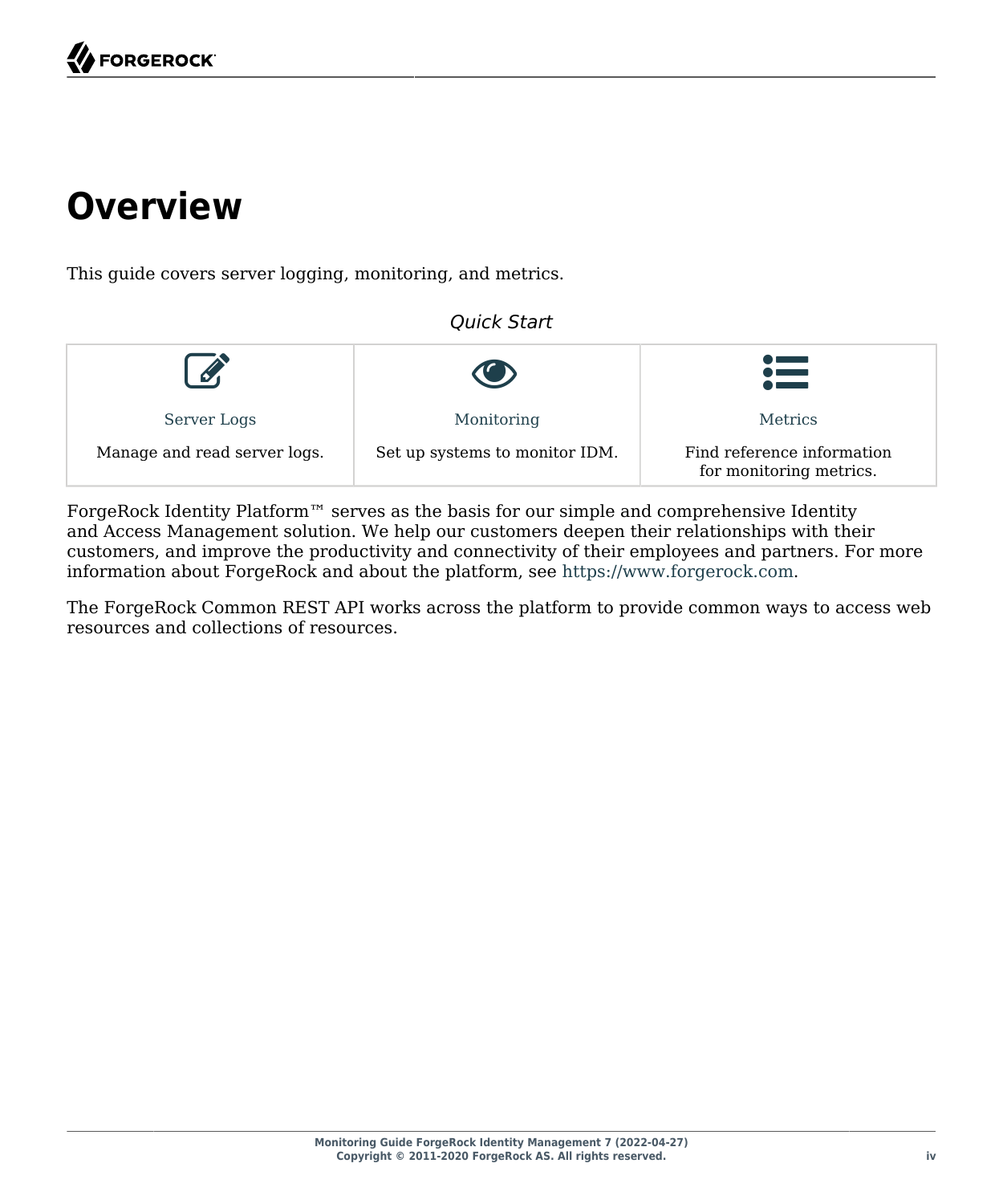### <span id="page-4-0"></span>**Chapter 1** Configure Server Logs

Server logging is not the same as auditing. Auditing logs activity on the IDM system, such as access, and synchronization. Server logging records information about the internal workings of IDM, like system messages, error reporting, service loading, or startup and shutdown messaging.

Server logging is configured in your project's conf/logging.properties file. Changes to logging settings require a server restart before they take effect. Alternatively, use JMX via jconsole to change the logging settings. In this case, changes take effect without restarting the server.

*+ Specify Where Messages Are Logged*

The way in which messages are logged is set in the handlers property in the logging.properties file. This property has the following value by default:

handlers=java.util.logging.FileHandler, java.util.logging.ConsoleHandler

Two handlers are listed by default:

- FileHandler writes formatted log records to a single file or to a set of rotating log files. By default, log files are written to logs/openidm\*.log files.
- ConsoleHandler writes formatted logs to System.err.

Additional log message handlers are listed in the logging.properties file.

*+ Set the Log Message Format*

IDM supports the two default log formatters included with Java. These are set in the conf/ logging.properties file:

- java.util.logging.SimpleFormatter.format outputs a text log file that is human-readable. This formatter is used by default.
- java.util.logging.XMLFormatter outputs logs as XML, for use in logging software that can read XML logs.

IDM extends the Java SimpleFormatter with the following formatting options:

• org.forgerock.openidm.logger.SanitizedThreadIdLogFormatter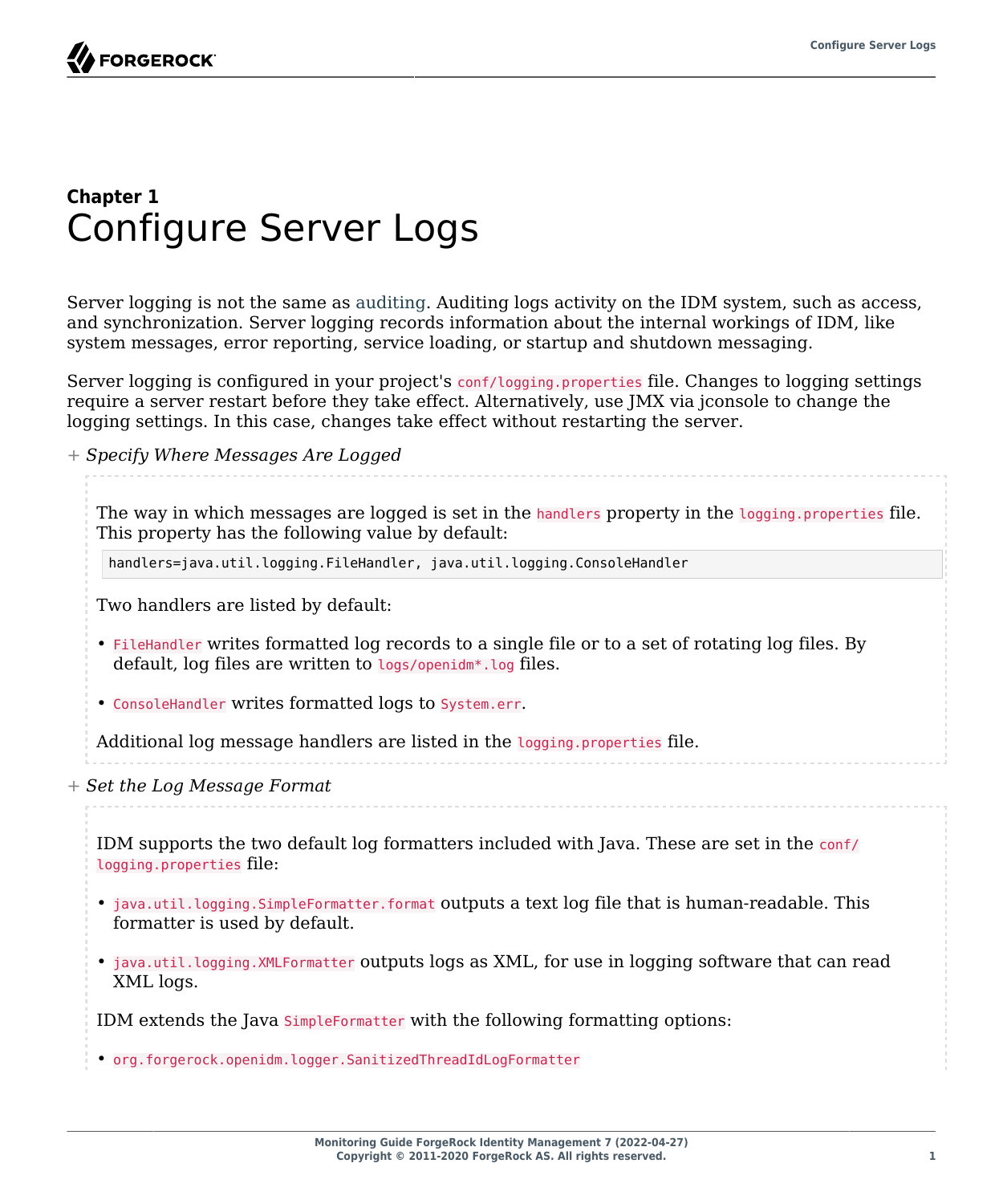This is the default formatter for console and file logging. It extends the SimpleFormatter to include the thread ID of the thread that generated each message. The thread ID helps with debugging when reviewing the logs.

In the following example log excerpt, the thread ID is [19]:

[19] May 23, 2018 10:30:26.959 AM org.forgerock.openidm.repo.opendj.impl.Activator start INFO: Registered bootstrap repository service [19] May 23, 2018 10:30:26.960 AM org.forgerock.openidm.repo.opendj.impl.Activator start INFO: DS bundle started

The SanitizedThreadIdLogFormatter also encodes all control characters (such as newline characters) using URL-encoding, to protect against log forgery. Control characters in stack traces are not encoded.

• org.forgerock.openidm.logger.ThreadIdLogFormatter

Similar to the SanitizedThreadIdLogFormatter, but does not encode control characters. If you do not want to encode control characters in file and console log messages, change the file and console handlers in conf/logging.properties as follows:

java.util.logging.FileHandler.formatter = org.forgerock.openidm.logger.ThreadIdLogFormatter

java.util.logging.ConsoleHandler.formatter = org.forgerock.openidm.logger.ThreadIdLogFormatter

The SimpleFormatter (and, by extension, the SanitizedThreadIdLogFormatter and ThreadIdLogFormatter) lets you customize what information to include in log messages, and how this information is laid out. By default, log messages include the date, time (down to the millisecond), log level, source of the message, and the message sent (including exceptions). To change the defaults, adjust the value of java.util.logging.SimpleFormatter.format in your conf/logging.properties file. For more information on how to customize the log message format, see the related [Java documentation](https://docs.oracle.com/en/java/javase/11/docs/api/java.logging/java/util/logging/SimpleFormatter.html).

*+ Set the Logging Level*

By default, IDM logs messages at the INFO level. This logging level is specified with the following global property in conf/logging.properties:

.level=INFO

You can specify different separate logging levels for individual server features which override the global logging level. Set the log level, per package to one of the following:

SEVERE (highest value) WARNING INFO CONFIG FINE FINER FINEST (lowest value)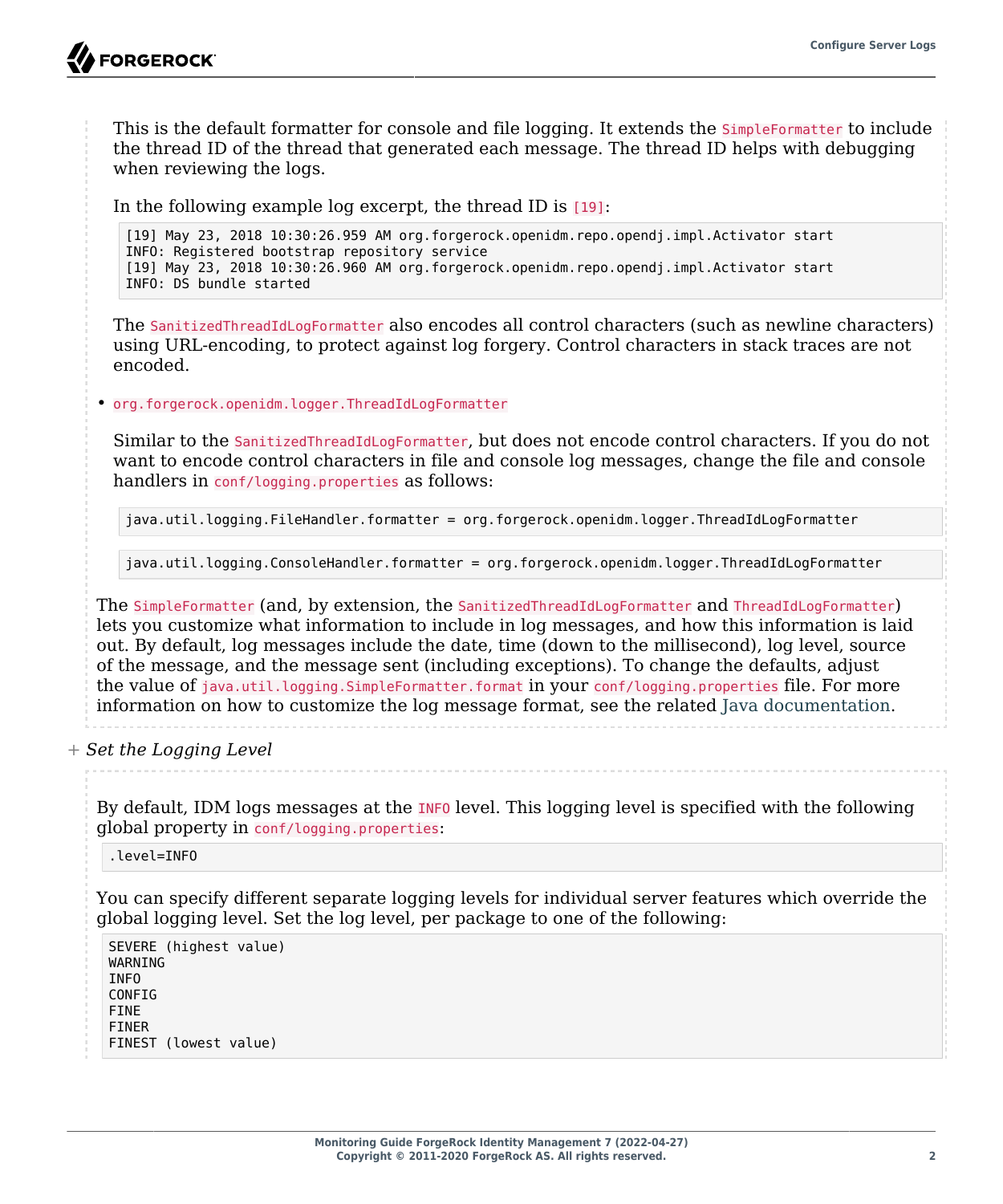For example, the following setting decreases the messages logged by the embedded PostgreSQL database:

```
# reduce the logging of embedded postgres since it is very verbose
ru.yandex.qatools.embed.postgresql.level = SEVERE
```
Set the log level to OFF to disable logging completely (see in [Disable Logs](#page-6-0)), or to ALL to capture all possible log messages.

If you use logger functions in your JavaScript scripts, set the log level for the scripts as follows:

**org.forgerock.openidm.script.javascript.JavaScript.level**=*level*

You can override the log level settings, per script, with the following setting:

org.forgerock.openidm.script.javascript.JavaScript.*script-name*.level

For more information about using logger functions in scripts, see "Log Functions" in the *Scripting Guide*.

#### **Important**

It is strongly recommended that you do *not* log messages at the FINE or FINEST levels in a production environment. Although these levels are useful for debugging issues in a test environment, they can result in accidental exposure of sensitive data. For example, a password change patch request can expose the updated password in the Jetty logs.

#### *+ Configure Log File Rotation*

Log files are rotated when the size reaches 5 MB, and IDM retains up to 5 files. All system and custom log messages are also written to these files. You can modify these limits in the following properties in the logging.properties file for your project:

# Limiting size of output file in bytes: **java.util.logging.FileHandler.limit** = 5242880

# Number of output files to cycle through, by appending an # integer to the base file name: **java.util.logging.FileHandler.count** = 5

#### **Note**

There is currently no logging.properties setting for time-based rotation of server log files. However, on UNIX systems you can use the **logrotate** command to schedule server log rotation at a regular interval. For more information, see the [logrotate](https://linux.die.net/man/8/logrotate) man page.

<span id="page-6-0"></span>*+ Disable Logs*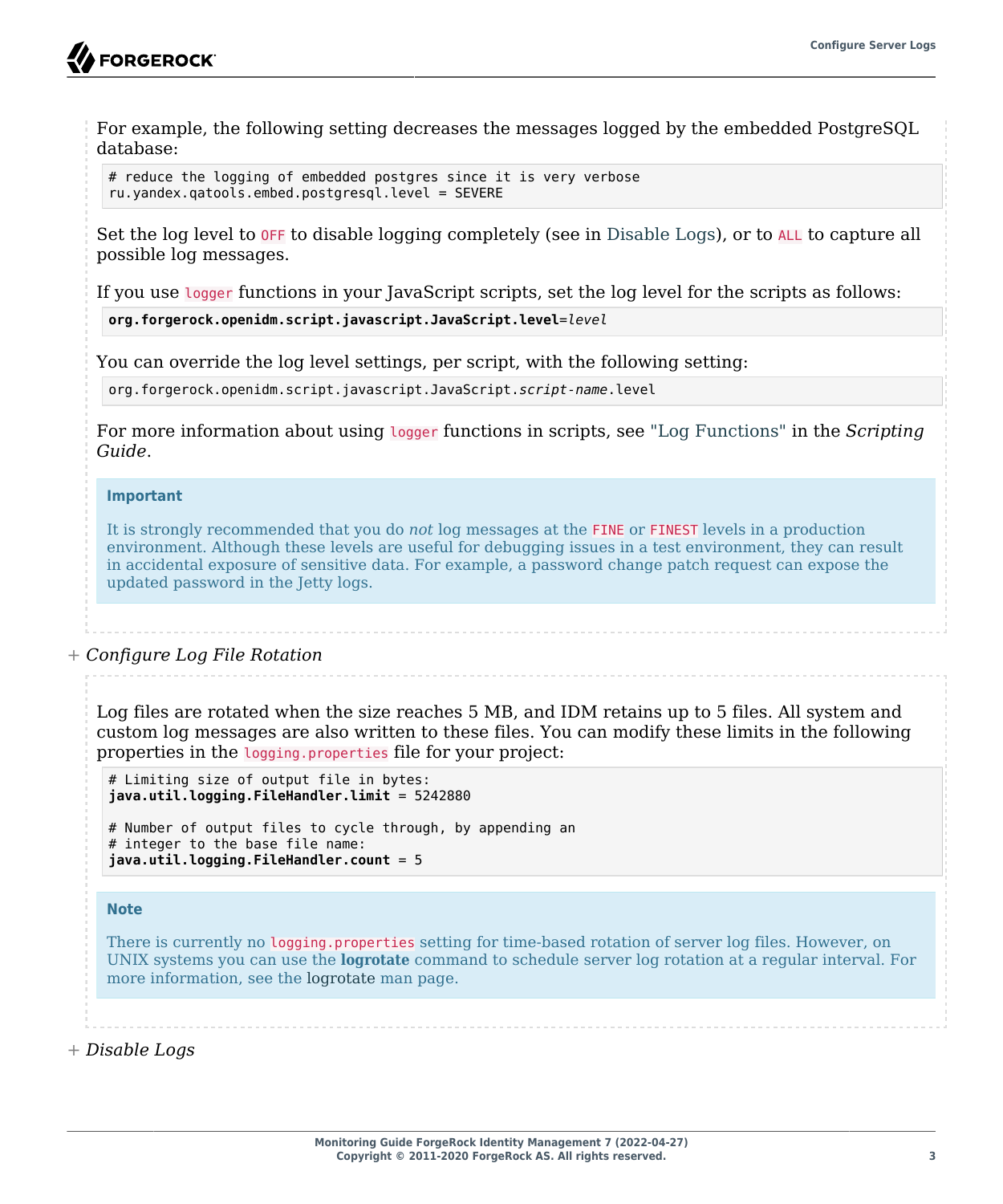

**A** FORGEROCK

If required, you can also disable logs. For example, to disable ConsoleHandler logging, make the following changes in your project's conf/logging.properties file before you start IDM.

Set java.util.logging.ConsoleHandler.level = OFF, and comment out other references to ConsoleHandler, as shown in the following excerpt:

# ConsoleHandler: A simple handler for writing formatted records to System.err **#handlers**=java.util.logging.FileHandler, java.util.logging.ConsoleHandler **handlers**=java.util.logging.FileHandler ... # --- ConsoleHandler --- **# Default: java.util.logging.ConsoleHandler.level** = INFO

**java.util.logging.ConsoleHandler.level** = OFF **#java.util.logging.ConsoleHandler.formatter** = ... **#java.util.logging.ConsoleHandler.filter**=...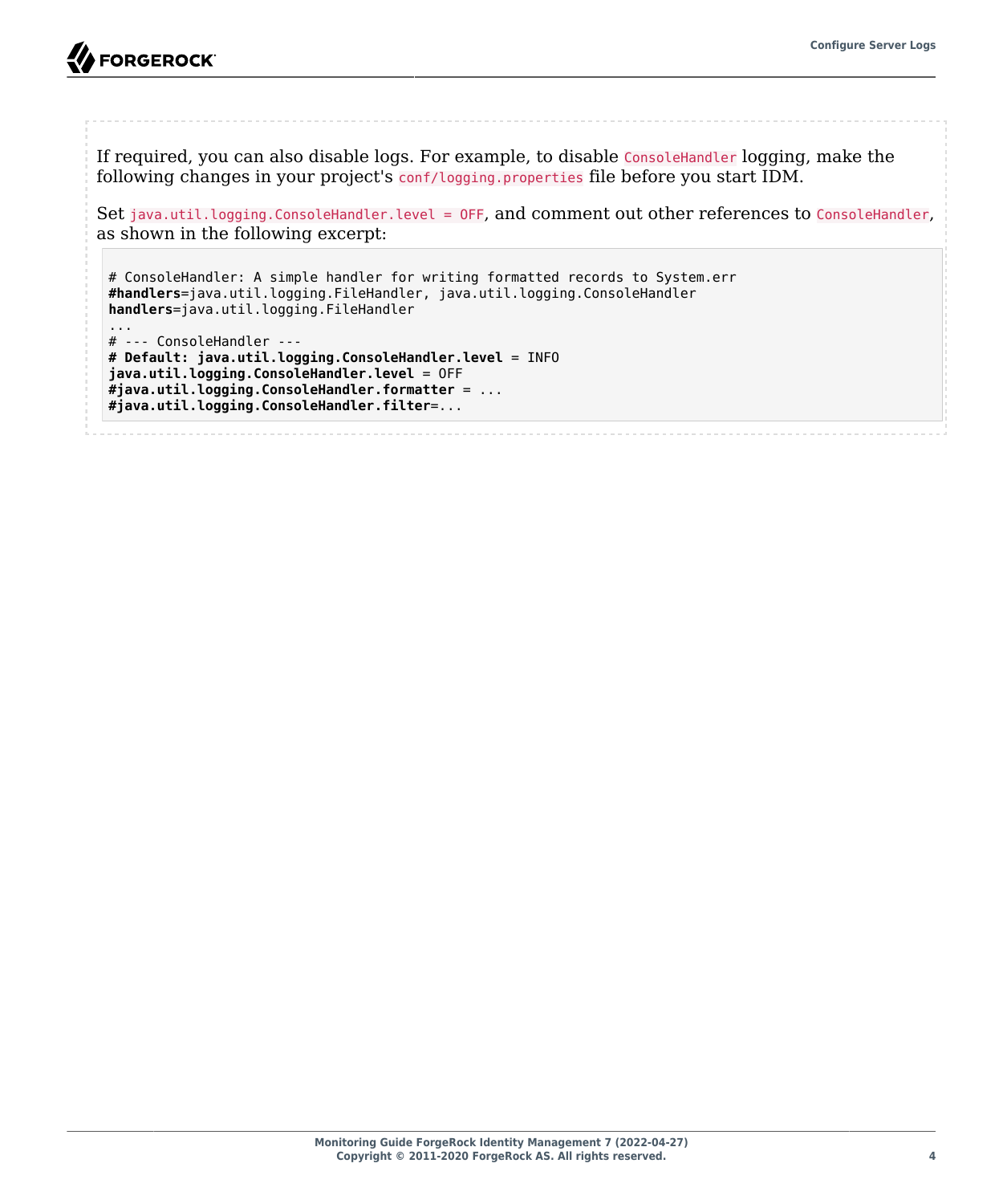### <span id="page-8-0"></span>**Chapter 2** Set up Monitoring

IDM includes the following tools for monitoring metrics:

- A Dropwizard dashboard widget, for viewing metrics within IDM.
- A Prometheus endpoint, for viewing metrics through external resources such as Prometheus and Grafana.

The tool that you choose will depend on the metrics you monitor and on what you plan to use the metrics for.

IDM does not gather metrics by default. To enable metrics gathering, open conf/metrics.json and set the enabled property to true.

To verify that metrics are successfully enabled, run:

```
curl \
--header "X-OpenIDM-Username: openidm-admin" \
--header "X-OpenIDM-Password: openidm-admin" \
--header "Accept-API-Version: resource=1.0" \
--request GET \
'http://localhost:8080/openidm/metrics/api?_queryFilter=true'
```
If you have enabled metrics, this command returns information about the metrics that are being collected. Otherwise, the command returns a bad request response.

Metrics are reported only after they have been triggered by activity in IDM, such as a reconciliation.

<span id="page-8-1"></span>For a list of available metrics, see "*[Metrics Reference](#page-12-0)*".

### Monitoring With the Dropwizard Widget

The Dropwizard widget creates a graph of metrics based on server activity. Locate the Dropwizard widget as follows:

- 1. Navigate to a dashboard in the Admin UI.
- 2. Select Add Widget, then select Dropwizard Table with Graph from the list of available widgets.

The Dropwizard widget is useful for lightweight, live monitoring of IDM, however, it has a few limitations: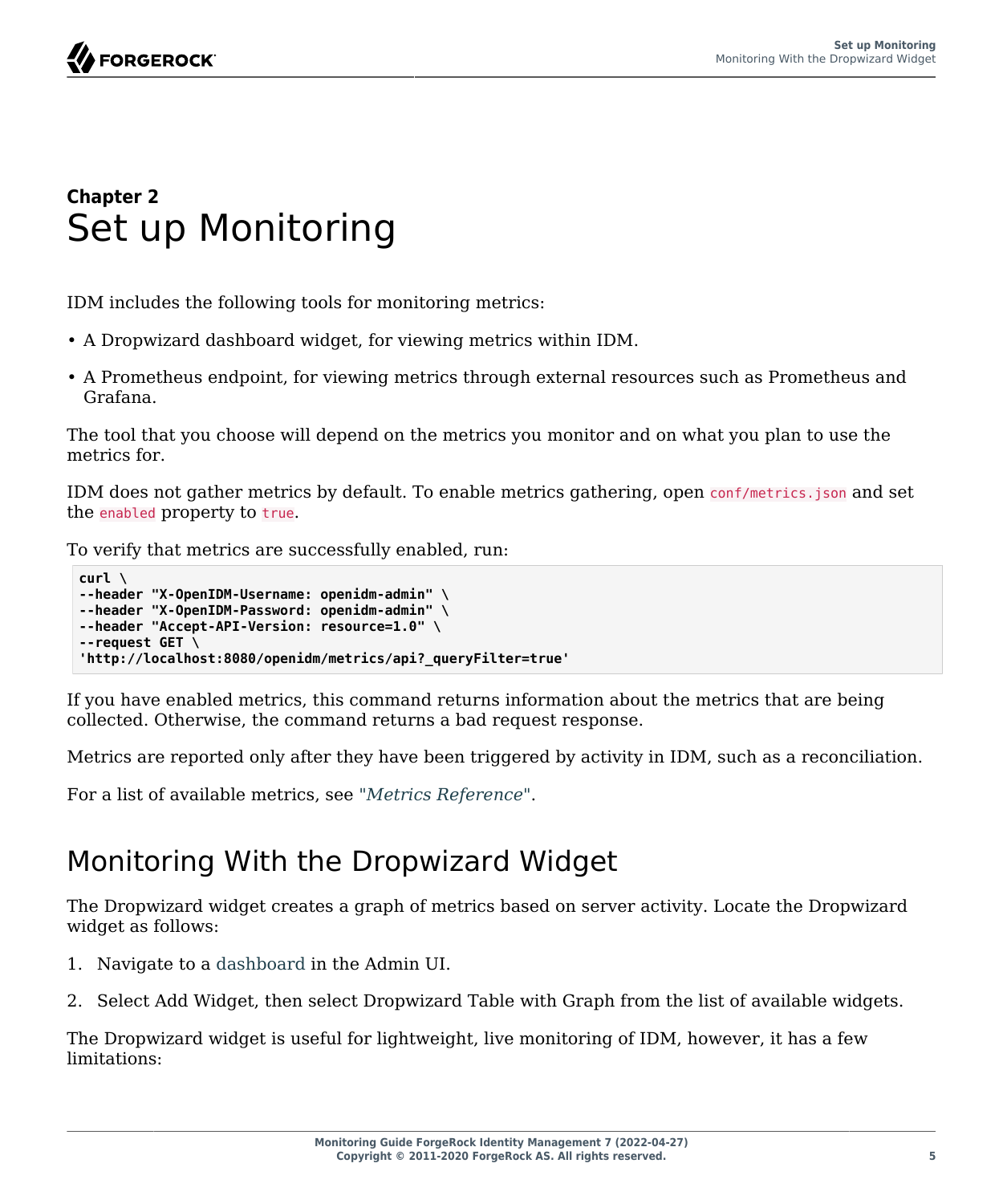- The graphs created by the widget do not persist; they are restarted if you reload or navigate away from the page.
- The widget only works with time-based metrics (other forms of metrics are not displayed in the widget).

### <span id="page-9-0"></span>Monitoring With the Prometheus Endpoint

Prometheus is a third-party tool used for gathering and processing monitoring data. Prometheus uses the openidm/metrics/prometheus endpoint to gather information. This endpoint is protected by a basic authentication filter, using the following credentials, set in the resolver/boot.properties file:

openidm.prometheus.username=username openidm.prometheus.password=password

This section describes how to install Prometheus and Grafana to collect IDM metrics. These thirdparty tools are *not* supported by ForgeRock. For more information running Prometheus, see the [Prometheus documentation.](https://prometheus.io/docs/introduction/overview/)

*+ Configure Prometheus*

You must configure Prometheus using a prometheus.yml configuration file. For more information, see the [Prometheus configuration documentation.](https://prometheus.io/docs/prometheus/latest/configuration/configuration/) An example prometheus.yml file would be:

```
global:
   scrape_interval: 15s
   external_labels:
     monitor: 'my_prometheus'
# https://prometheus.io/docs/operating/configuration/#scrape_config
scrape_configs:
  - job name: 'openidm'
    scrape interval: 15s
     scrape_timeout: 5s
    metrics path: 'openidm/metrics/prometheus'
     scheme: http
     basic_auth:
       username: 'prometheus'
       password: 'prometheus'
     static_configs:
       - targets: ['localhost:8080']
```
This example configures Prometheus to poll the IDM endpoint every 5 seconds (scrape interval: 5s), receiving metrics in a plain text format (\_fields: ['text'] and \_mimeType: ['text/plain;version=0. 0.4']). For more information about reporting formats, see the Prometheus documentation on [Exposition Formats.](https://prometheus.io/docs/instrumenting/exposition_formats/) Use **curl** to validate that this configuration returns the expected results:

```
curl \
--user prometheus:prometheus \
--header "Accept-API-Version: resource=1.0" \
--request GET \
'http://localhost:8080/openidm/metrics/prometheus?_fields=text&_mimeType=text%2Fplain&version=0.0.4'
```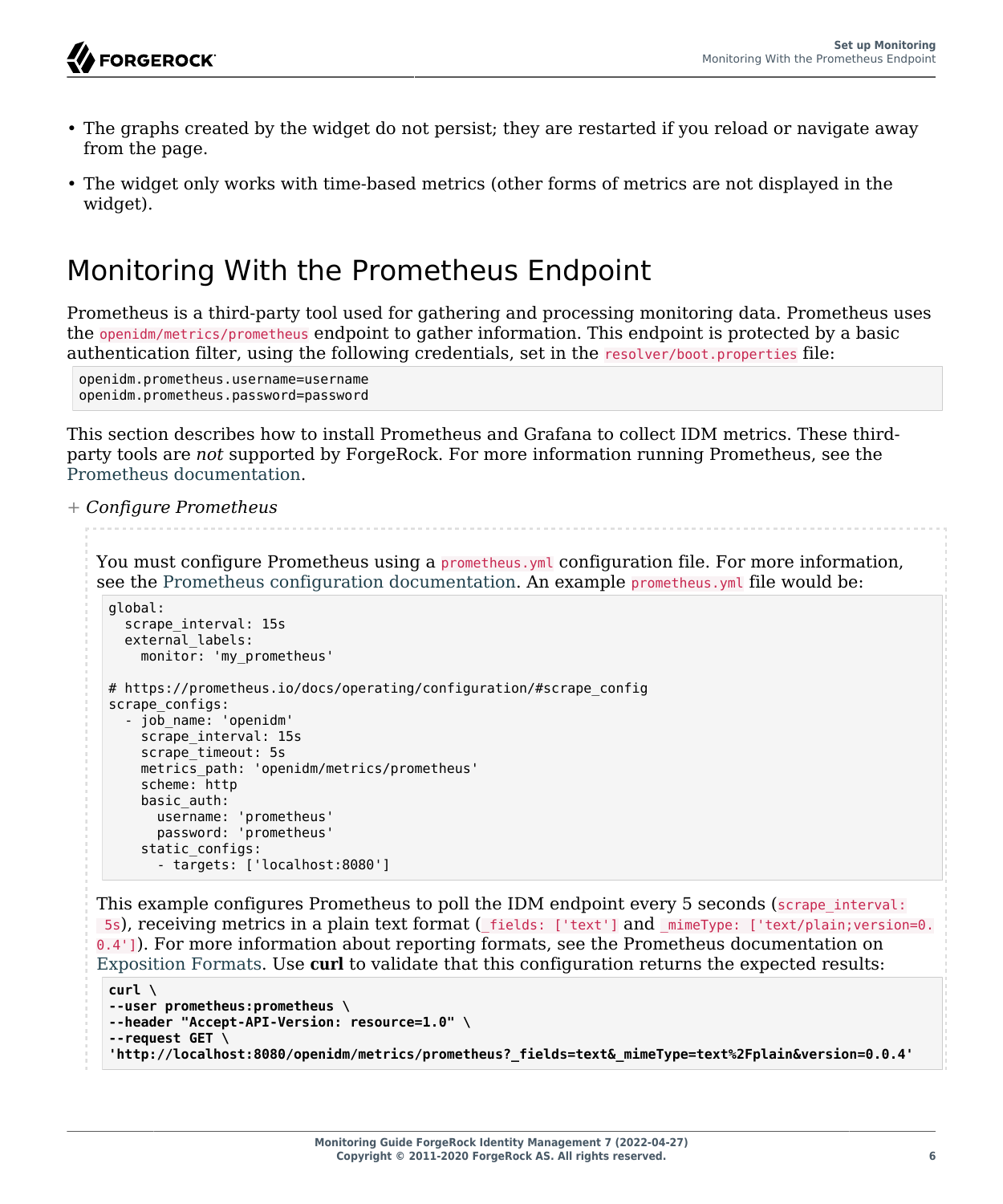Start Prometheus with your prometheus. yml configuration file by running:

**prometheus --config.file=/path/to/prometheus.yml**

You can confirm that Prometheus is gathering data from IDM by navigating to the Prometheus monitoring page (by default, http://localhost:9090).

*+ Configure Grafana*

Prometheus lets you monitor and process information provided by IDM. If you need deeper analytics, you can use tools such as Grafana to create customized charts and graphs based on Prometheus data. For information on installing and running Grafana, see [the Grafana website](https://grafana.com).

**Tip**

The default username and password for Grafana is admin and admin.

To set up a Grafana dashboard with IDM metrics using Prometheus, add your Prometheus installation to Grafana, as a data source. Select Configuration > Data Sources from the left navigation panel in Grafana, then select Add Data Source.

Complete the options on the Add Data Source screen. The options in this list match the settings in the monitoring.dashboard.json file.

- 1. Give your data source a name, in this case, ForgeRockIDM.
- 2. Select Prometheus as the type.
- 3. Set the URL (by default, http://localhost:9090).
- 4. Set Access to proxy.
- 5. Enable Basic Auth.
- 6. Set a username and password of prometheus and prometheus.
- 7. Select Save & then Test Connection. If the configuration succeeds, you'll see the following message: "Data source is working."

When Prometheus has been set up as a data source in Grafana, you can create a dashboard with IDM metrics. Create a dashboard in one of the following ways:

- Download the Monitoring Dashboard Samples from the [ForgeRock BackStage download site](https://backstage.forgerock.com/downloads). Find monitoring.dashboard.json in the downloaded .zip file. In the Grafana administrative screen, select Home > Import and import the noted file.
- • Select Create > Dashboard.
	- Select Graph.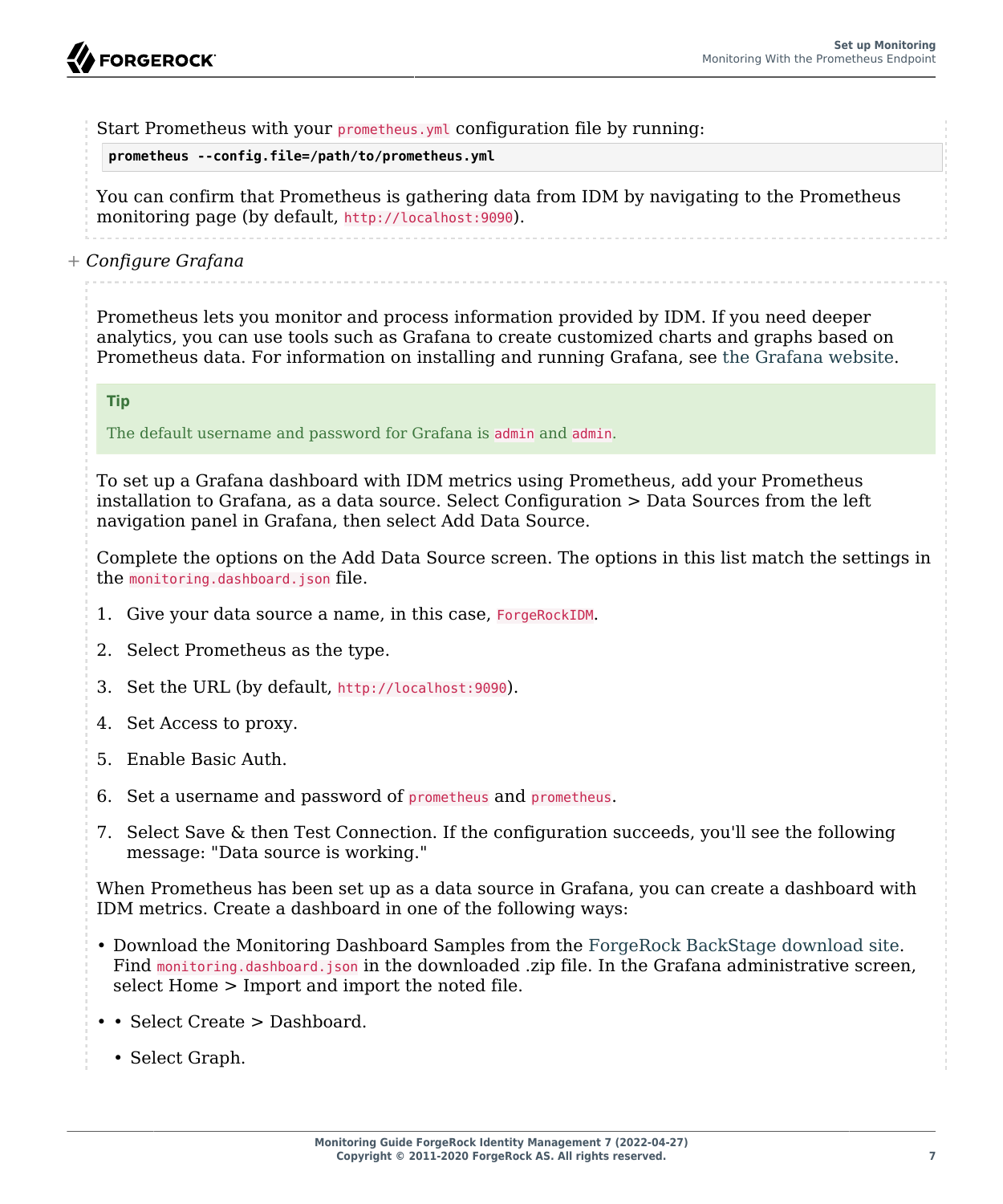• Select Panel Title > Edit.

Enter the metrics you want to display (which will be available in autocomplete as you type), or build more complex queries using the [Prometheus query language](https://prometheus.io/docs/prometheus/latest/querying/basics/).

To display a Grafana chart directly in IDM, create a new dashboard in the Admin UI. Configure the dashboard to be an Embedded URL and set the URL to your Grafana installation (http:// localhost:3000 by default).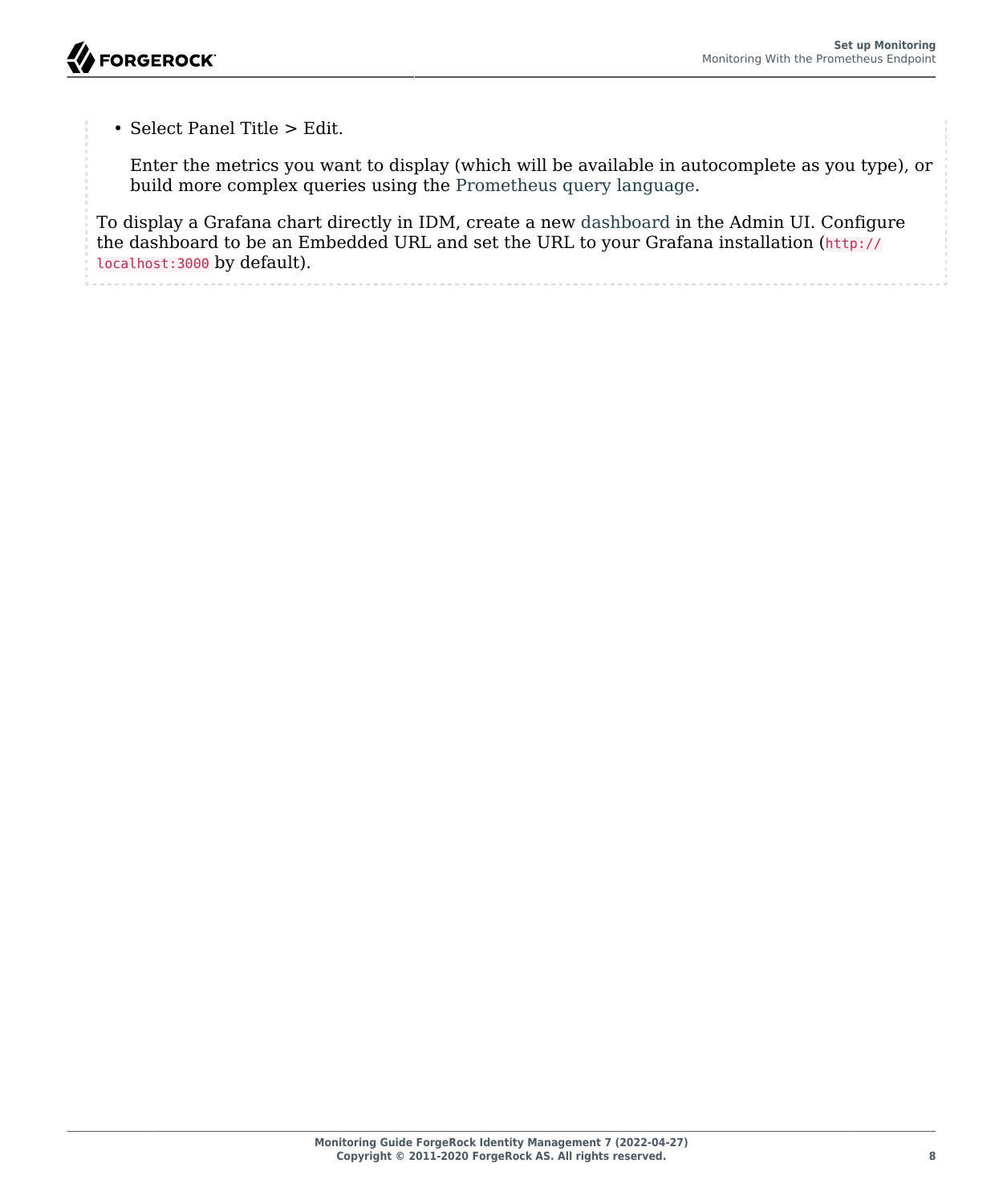

### <span id="page-12-0"></span>**Chapter 3** Metrics Reference

IDM exposes a number of metrics. Metrics are categorized as follows:

#### **Timers**

Timers provide a histogram of the duration of an event, along with a measure of the rate of occurrences. Timers can be monitored using the Dropwizard dashboard widget and the IDM Prometheus endpoint. Durations in timers are measured in milliseconds. Rates are reported in number of calls per second. The following example shows a Timer metric:

```
{
    "_id": "sync.source.perform-action",
    "count": 2,
    "max": 371.53391,
    "mean": 370.1752705,
    "min": 368.816631,
    "p50": 371.53391,
    "p75": 371.53391,
    "p95": 371.53391,
    "p98": 371.53391,
    "p99": 371.53391,
    "p999": 371.53391,
    "stddev": 1.3586395,
    "m15_rate": 0.393388581528647,
    "m1_rate": 0.311520313228562,
    "m5_rate": 0.3804917698002856,
    "mean_rate": 0.08572717156016606,
    "duration_units": "milliseconds",
    "rate_units": "calls/second",
    "total": 740.350541,
    " type": "timer"
  }
```
#### **Summaries**

Summaries are similar to Timers in that they measure a distribution of events. However, Summaries record values that aren't units of time, such as user login counts. Summaries cannot be graphed in the Dropwizard dashboard widget, but are available through the Prometheus endpoint, and by querying the openidm/metrics/api endpoint directly. The following example shows a Summary metric: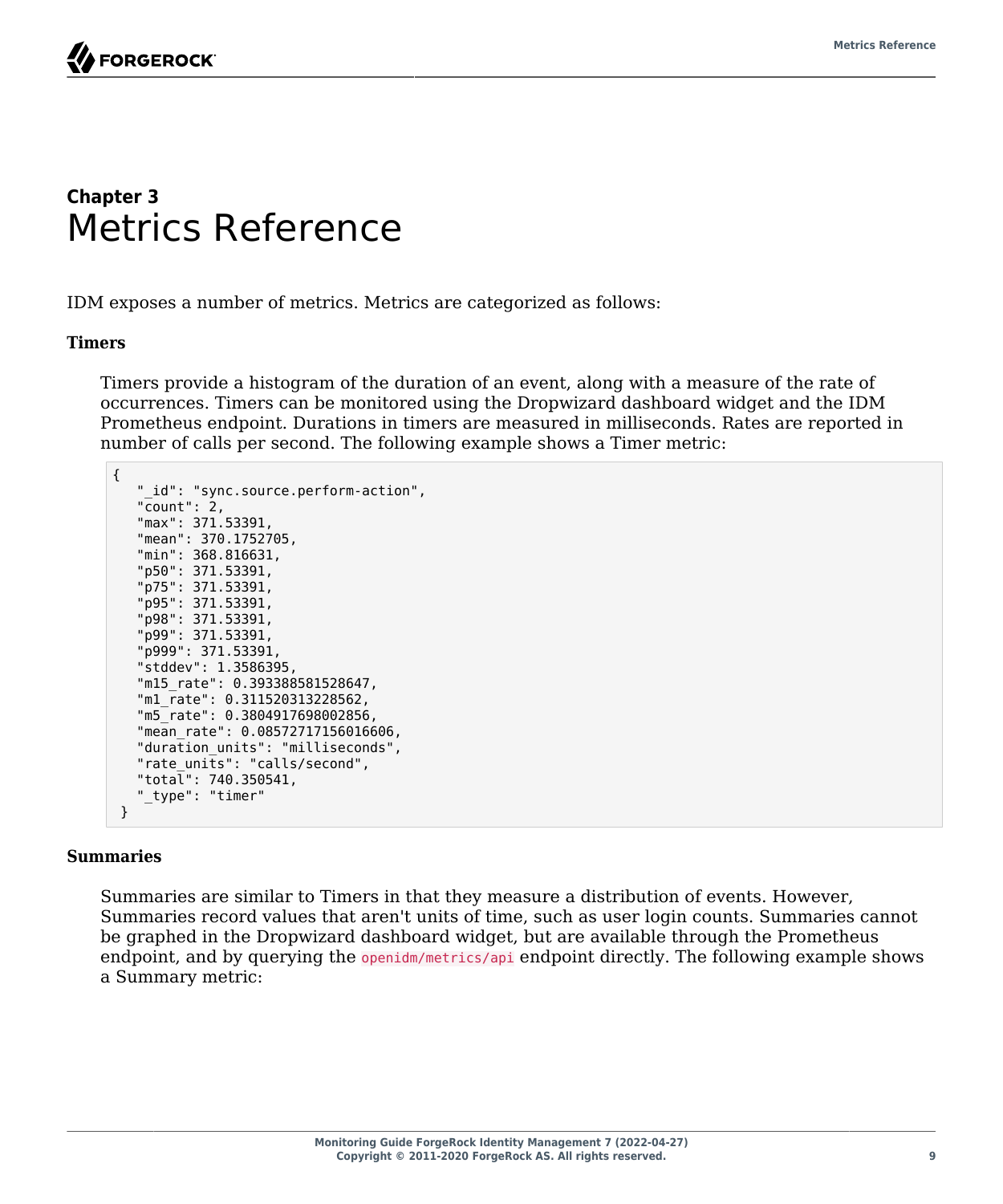```
{
   "_id": "audit.recon",
   "m15_rate": 0.786777163057294,
   "m1_rate": 0.623040626457124,
   "m5_rate": 0.7609835396005712,
   "mean_rate": 0.16977218861919927,
   "units": "events/second",
   "total": 4,
   "count": 4,
   "_type": "summary"
}
```
Also see "*[Set up Monitoring](#page-8-0)*".

All metrics are available at both the openidm/metrics/api and openidm/metrics/prometheus endpoints. The actual metric names can vary, depending on the endpoint used.

### <span id="page-13-0"></span>API Metrics

Metrics accessed at the api endpoint (such as those consumed by the Dropwizard dashboard widget) use dot notation for their metric names; for example, recon.target-phase. The following table lists the API metrics available in IDM:

| <b>API Metric Name</b>                                      | <b>Type</b> | <b>Description</b>                                                                                                                         |
|-------------------------------------------------------------|-------------|--------------------------------------------------------------------------------------------------------------------------------------------|
| audit.audit-topic                                           | Summary     | Count of all audit events generated of a<br>given topic type.                                                                              |
| field.augmentation.edge                                     | Timer       | Rate of reading response objects, to fulfill<br>the fields requested (when the fields<br>were not populated by the initial repo<br>query). |
| field.augmentation.vertex                                   | Timer       | Rate of reading response objects, to fulfill<br>the fields requested (when the fields<br>were not populated by the initial repo<br>query). |
| filter.filter-type.action.script-name                       | Timer       | Rate at which filter scripts are executed,<br>per action. Monitors scripted filters and<br>delegated admin.                                |
| icf.system-identifier.objectClass.query.<br>queryExpression | Timer       | Rate of ICF query executions with<br>query Expression, and time taken to<br>perform this operation.                                        |
| icf.system-identifier.objectClass.query.<br>queryFilter     | Timer       | Rate of ICF query executions with<br>query Filter, and time taken to perform this<br>operation.                                            |

### *API Metrics Available in IDM*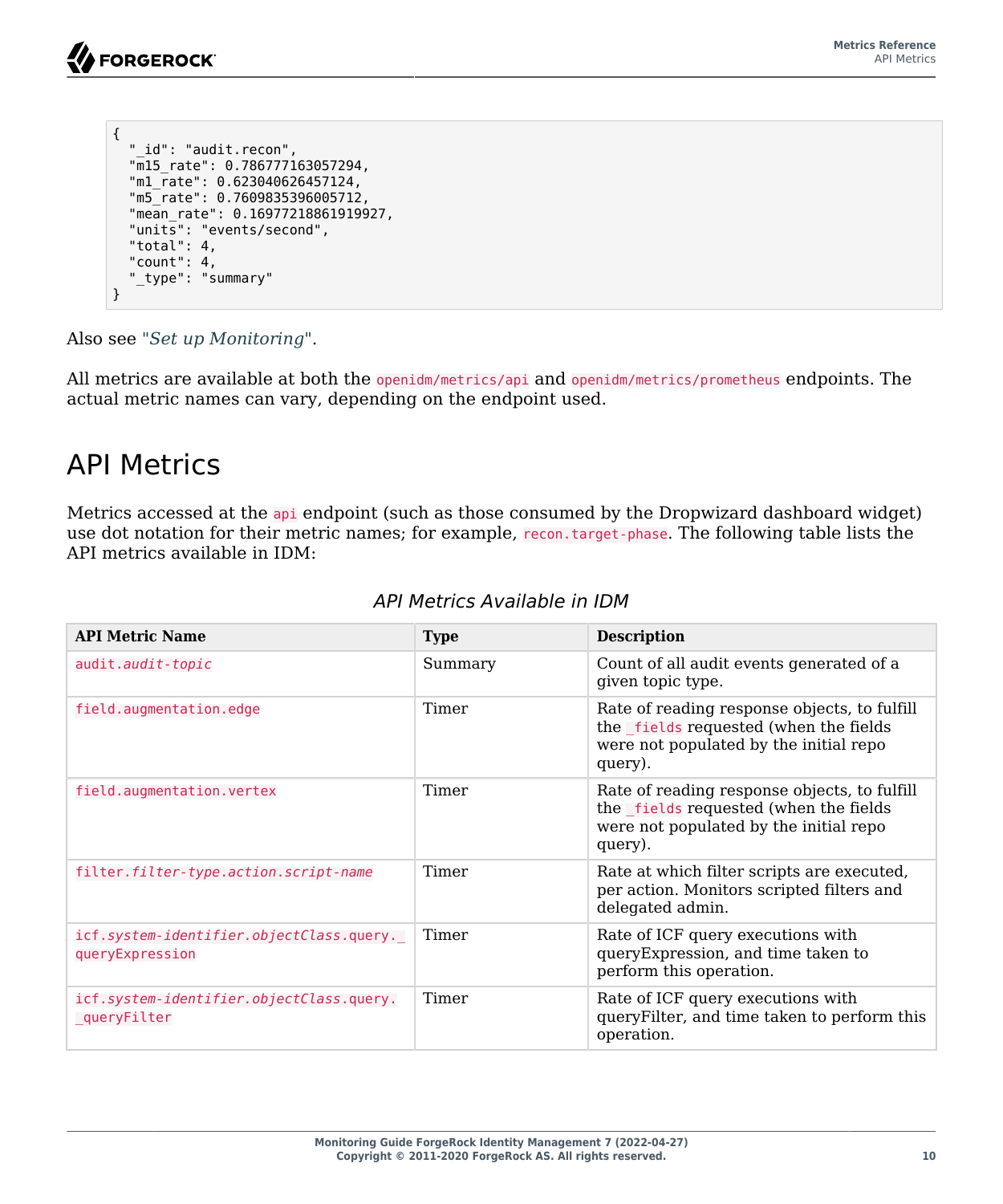**W**FORGEROCK

| <b>API Metric Name</b>                                                       | <b>Type</b> | <b>Description</b>                                                                                                                                                                                         |
|------------------------------------------------------------------------------|-------------|------------------------------------------------------------------------------------------------------------------------------------------------------------------------------------------------------------|
| icf.system-identifier.objectClass.query._<br>queryId.queryId                 | Timer       | Rate of ICF query executions with queryId,<br>and time taken to perform this operation.                                                                                                                    |
| icf.system-identifier.objectClass.query.<br>UNKNOWN                          | Timer       | Rate of ICF query executions when the<br>query type is UNKNOWN, and time taken<br>to perform this operation.                                                                                               |
| internal.managed-object.operation                                            | Timer       | Rate of operations on internal objects.                                                                                                                                                                    |
| internal.managed-object.relationship.<br>fetch-relationship-fields           | Timer       | Rate of fetch operations of relationship<br>fields for internal objects.                                                                                                                                   |
| internal.managed-object.relationship.get-<br>relationship-value-for-resource | Timer       | Query rate on relationship values for<br>internal objects.                                                                                                                                                 |
| internal.managed-object.script.script-<br>name                               | Timer       | Rate of script executions on internal<br>object.                                                                                                                                                           |
| internal.managed-object.relationship.<br>validate-relationship-fields        | Timer       | Rate of validate operations of relationship<br>fields for internal objects.                                                                                                                                |
| managed.field.augmentation                                                   | Timer       | Rate of responses requiring field<br>augmentation. When the repository cannot<br>retrieve all data in a single call, IDM<br>performs additional read operations to<br>complete (augment) the missing data. |
| managed.managed-object.operation                                             | Timer       | Rate of operations on a managed object.                                                                                                                                                                    |
| managed.managed-object.relationship.<br>fetch-relationship-fields            | Timer       | Rate of fetches of relationship fields of a<br>managed object.                                                                                                                                             |
| managed.managed-object.relationship.get-<br>relationship-value-for-resource  | Timer       | Rate of queries to get relationship values<br>for a resource on a managed object.                                                                                                                          |
| managed.managed-object.relationship.<br>validate-relationship-fields         | Timer       | Rate of validations of relationship fields of<br>a managed object.                                                                                                                                         |
| managed.managed-object.script.script-name                                    | Timer       | Rate of executions of a script on a<br>managed object.                                                                                                                                                     |
| managed.object.handle-temporal-<br>constraints-on-create                     | Timer       | Latency of enforcing temporal constraints<br>on role objects during object creation.                                                                                                                       |
| managed.object.handle-temporal-<br>constraints-on-delete                     | Timer       | Latency of enforcing temporal constraints<br>on role objects during object deletion.                                                                                                                       |
| managed.object.handle-temporal-<br>constraints-on-update                     | Timer       | Latency of enforcing temporal constraints<br>on role objects during object update.                                                                                                                         |
| managed.relationship.handle-temporal-<br>constraints-on-create               | Timer       | Latency of enforcing temporal constraints<br>on relationship grants during edge<br>creation.                                                                                                               |
| managed.relationship.handle-temporal-<br>constraints-on-delete               | Timer       | Latency of enforcing temporal constraints<br>on relationship grants during edge<br>deletion.                                                                                                               |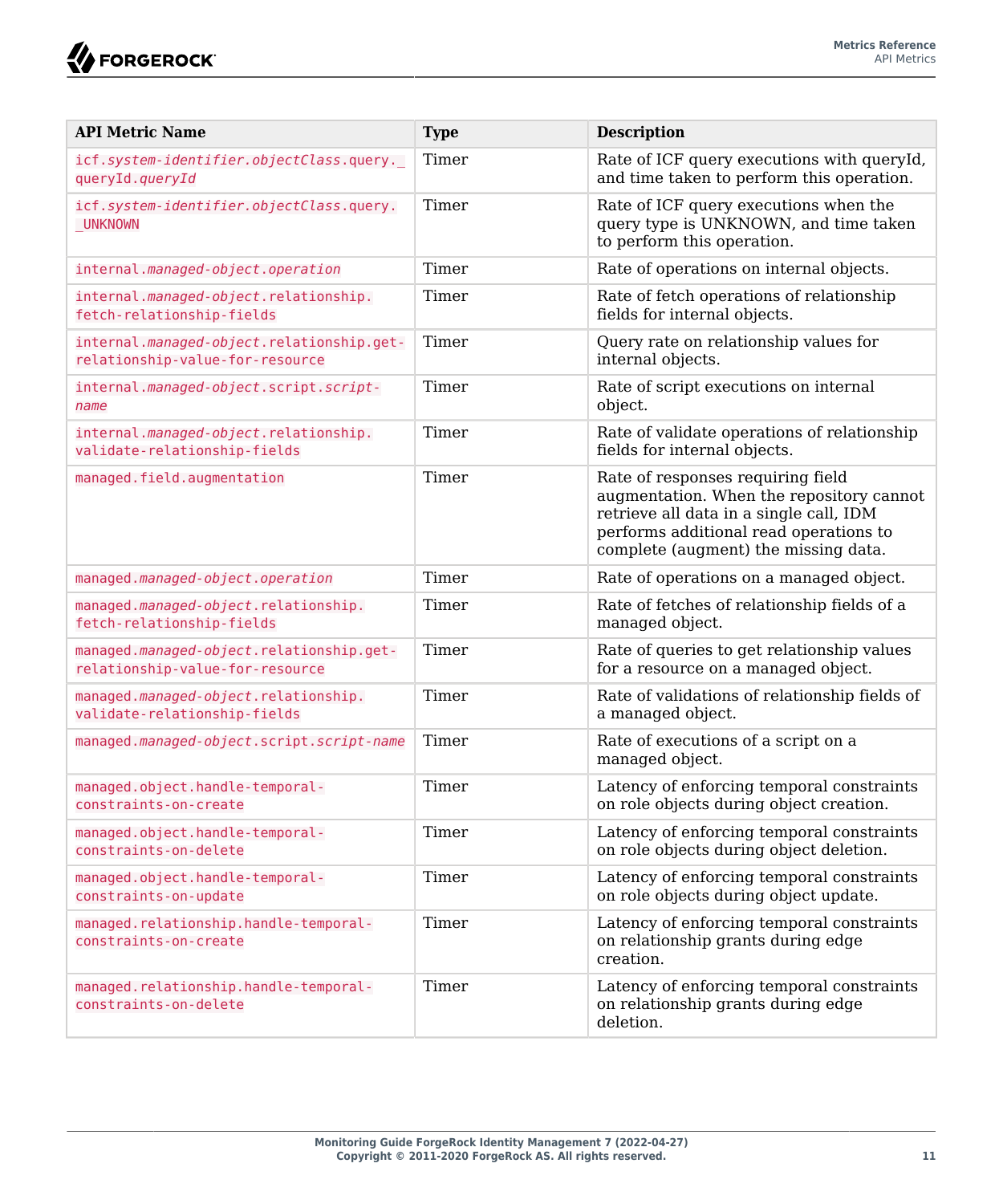| <b>API Metric Name</b>                                             | <b>Type</b> | <b>Description</b>                                                                                                                                                                                                                                                      |
|--------------------------------------------------------------------|-------------|-------------------------------------------------------------------------------------------------------------------------------------------------------------------------------------------------------------------------------------------------------------------------|
| managed.relationship.handle-temporal-<br>constraints-on-update     | Timer       | Latency of enforcing temporal constraints<br>on relationship grants during edge update.                                                                                                                                                                                 |
| managed.relationship.validate.read-<br>relationship-endpoint-edges | Timer       | Rate of reads on relationship endpoint<br>edges for validation.                                                                                                                                                                                                         |
| null array filter.augmentationrequestType                          | Timer       | Time spent in filter which maps non-<br>nullable, null-valued array fields to an<br>empty array. This filter is traversed for<br>all repo access relating to internal and<br>managed objects.                                                                           |
| recon                                                              | Timer       | Rate of executions of a full reconciliation,<br>and time taken to perform this operation.                                                                                                                                                                               |
| recon-assoc-entry.merged-query.merge-<br>results                   | Timer       | Rate of merge operations after source<br>and/or target objects have been retrieved<br>during a merged query of recon<br>association entries.                                                                                                                            |
| recon-assoc-entry.merged-query.page-<br>assoc-entries              | Timer       | Rate of individual paged recon association<br>entry queries during a merged query.<br>More than one page of entries might be<br>requested to build a single page of merged<br>results.                                                                                  |
| recon-assoc-entry.merged-query.query-<br>source                    | Timer       | Rate of source object retrieval via query<br>when merging source objects to recon<br>association entries.                                                                                                                                                               |
| recon-assoc-entry.merged-query.query-<br>target                    | Timer       | Rate of target object retrieval via query<br>when merging target objects to recon<br>association entries.                                                                                                                                                               |
| recon.association-persistence.recon-<br>id-operation               | Timer       | The time taken to persist association data.<br>The operation can be source, target, or<br>amendsource, depending on whether data<br>is being produced for a source-phase<br>or target-phase recon association, or<br>to amend the association for a specific<br>source. |
| recon.id-queries-phase                                             | Timer       | Rate of executions of the id query phase of<br>a reconciliation, and time taken to perform<br>this operation.                                                                                                                                                           |
| recon.source-phase                                                 | Timer       | Rate of executions of the source phase of a<br>reconciliation, and time taken to perform<br>this operation.                                                                                                                                                             |
| recon.source-phase.page                                            | Timer       | Rate of pagination executions of the<br>source phase of a reconciliation, and time<br>taken to perform this operation.                                                                                                                                                  |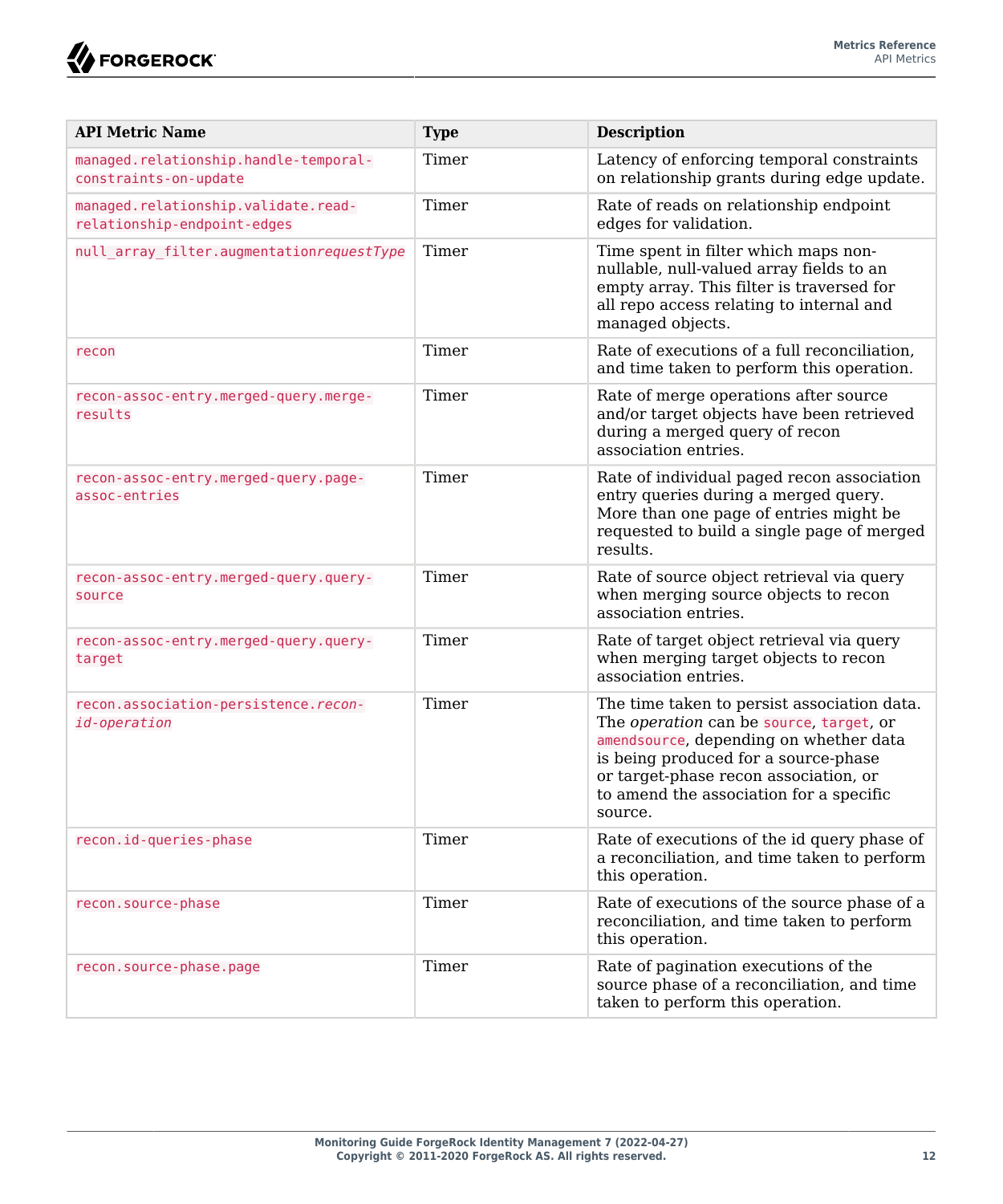| <b>API Metric Name</b>                                            | <b>Type</b> | <b>Description</b>                                                                                                                                                                                                                                                                                                                                                                                                                                 |
|-------------------------------------------------------------------|-------------|----------------------------------------------------------------------------------------------------------------------------------------------------------------------------------------------------------------------------------------------------------------------------------------------------------------------------------------------------------------------------------------------------------------------------------------------------|
| recon.target-phase                                                | Timer       | Rate of executions of the target phase of a<br>reconciliation, and time taken to perform<br>this operation.                                                                                                                                                                                                                                                                                                                                        |
| repo.jdbc.relationship.edge.<br>execute.joinedToVertex            | Timer       | Time (ms) spent running the Edge->Vertex<br>relationship join query on the database<br>and collecting the result set.                                                                                                                                                                                                                                                                                                                              |
| repo.jdbc.relationship.execute                                    | Timer       | Rate of relationship graph query execution<br>times.                                                                                                                                                                                                                                                                                                                                                                                               |
| repo.jdbc.relationship.process                                    | Timer       | Rate of relationship graph query result<br>processing times.                                                                                                                                                                                                                                                                                                                                                                                       |
| repo.raw. queryId.queryId                                         | Timer       | Rate of executions of a query with queryId<br>at a repository level, and time taken to<br>perform this operation.                                                                                                                                                                                                                                                                                                                                  |
| repo.repo-type.cache.<br>objecttypes.event.resource-mapping       | Count       | Counts the usage statistics of the<br>objecttypeid cache, which maps an object<br>type to its object typeid. The expected<br>count is a small number of misses<br>(sometimes, only one) and the remainder<br>of hits.                                                                                                                                                                                                                              |
| repo.repo-typeget-connection                                      | Timer       | Rate of retrievals of a repository<br>connection.                                                                                                                                                                                                                                                                                                                                                                                                  |
| repo.repo-type.operation.action name.<br>command.resource-mapping | Timer       | Rate of actions to a repository datasource<br>for a generic/explicit mapped table.                                                                                                                                                                                                                                                                                                                                                                 |
| repo.repo-type.operation. adhoc-<br>expression.relationship       | Timer       | Rate of filtered queries (using native query<br>expressions) on the relationship table. This<br>metric measures the time spent making<br>the query (in ms), and the number of times<br>the query is invoked.                                                                                                                                                                                                                                       |
| repo.repo-type.operation._adhoc-filter.<br>relationship           | Timer       | Rate of filtered queries (using the<br>queryFilter parameter) on the relationship<br>table. This metric measures the time spent<br>making the query (in ms), and the number<br>of times the query is invoked.                                                                                                                                                                                                                                      |
| repo.repo-type.create properties.<br>execute.resource-mapping     | Timer       | Rate of execution time on the JDBC<br>database for the create_properties<br>operations. This operation is performed<br>for every generic object create when it<br>persists the searchable properties. The<br>rate measured here does not include the<br>time taken to obtain a connection to the<br>database from the connection pool. The<br>physical connections to the database<br>have already been established inside the<br>connection pool. |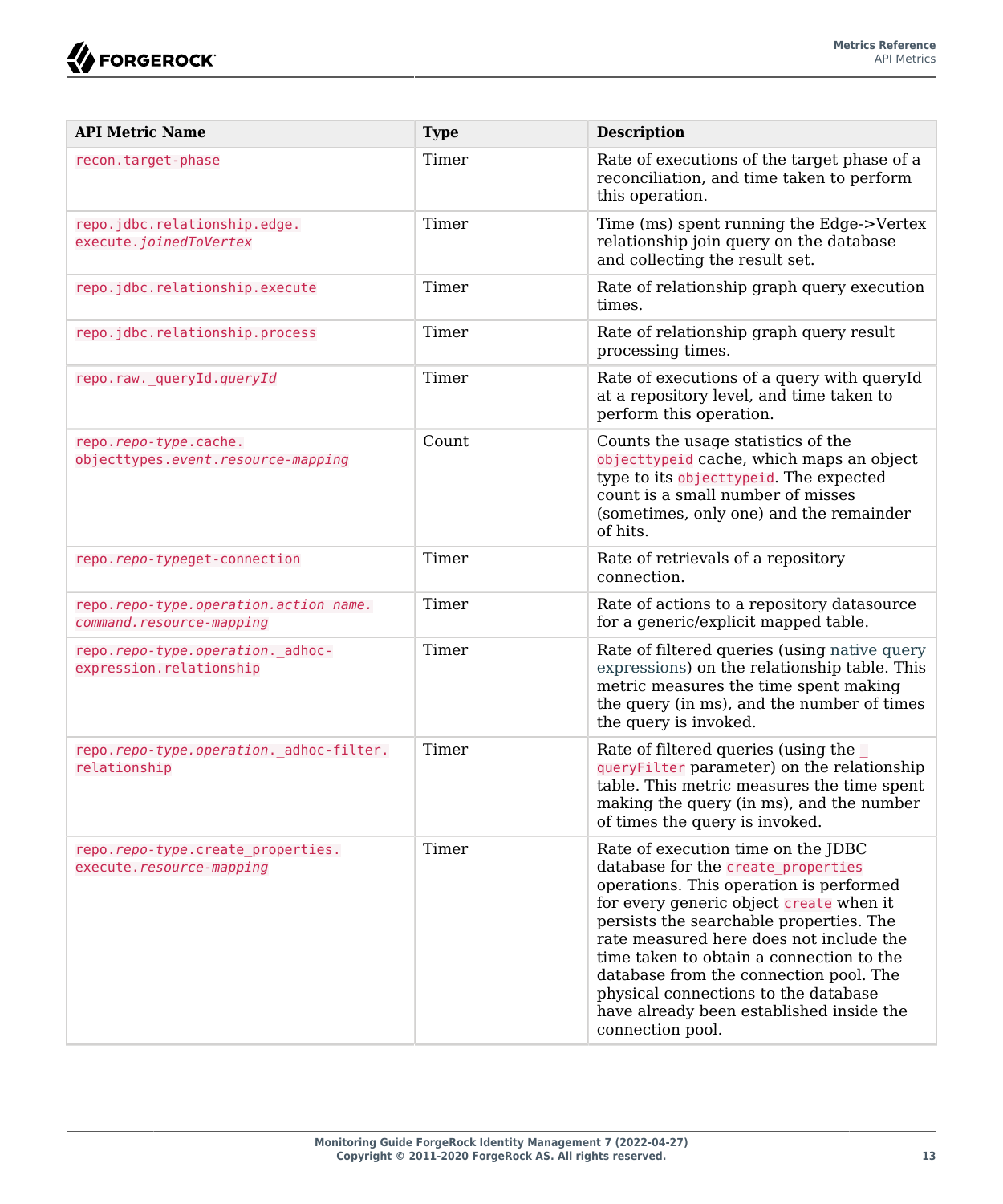

| <b>API Metric Name</b>                                         | <b>Type</b> | <b>Description</b>                                                                                                                                                                                                                                                                                                          |
|----------------------------------------------------------------|-------------|-----------------------------------------------------------------------------------------------------------------------------------------------------------------------------------------------------------------------------------------------------------------------------------------------------------------------------|
| repo.repo-type.operation.<br>execute.resource-mapping          | Timer       | Rate of execution time on the JDBC<br>database for CRUD operations. This<br>rate does not include the time taken<br>to obtain a connection to the database<br>from the connection pool. The physical<br>connections to the database have already<br>been established inside the connection<br>pool.                         |
| repo.repo-type.query.execute.resource-<br>mapping[.queryType.] | Timer       | Rate of execution time on the JDBC<br>database for queries (either queryFilter<br>or queryId). This rate does not include<br>the time taken to obtain a connection to<br>the database from the connection pool.<br>The physical connections to the database<br>have already been established inside the<br>connection pool. |
| repo.repo-type.operation.relationship                          | Timer       | Rate of CRUDPAQ operations to a<br>repository datasource for a generic/<br>explicit/relationship mapped table.                                                                                                                                                                                                              |
| repo.repo-type.operation.<br>relationship.stage.origin type    | Timer       | Time (ms) spent in the various phases<br>to retrieve relationship expanded data<br>referenced by queried objects.                                                                                                                                                                                                           |
| repo.repo-type.operation.resource-mapping                      | Timer       | Rate of initiations of a CRUDPAO<br>operation to a repository datasource.                                                                                                                                                                                                                                                   |
| router.path-name.action.action-type                            | Timer       | Rate of actions over the router, and time<br>taken to perform this operation.                                                                                                                                                                                                                                               |
| router.path-name.create                                        | Timer       | Rate of creates over the router, and time<br>taken to perform this operation.                                                                                                                                                                                                                                               |
| router.path-name.delete                                        | Timer       | Rate of deletes over the router, and time<br>taken to perform this operation.                                                                                                                                                                                                                                               |
| router.path-name.patch                                         | Timer       | Rate of patches over the router, and time<br>taken to perform this operation.                                                                                                                                                                                                                                               |
| router.path-name.query.queryExpression                         | Timer       | Rate of queries with queryExpression<br>completed over the router, and time taken<br>to perform this operation.                                                                                                                                                                                                             |
| router.path-name.query.queryFilter                             | Timer       | Rate of queries with queryFilter completed<br>over the router, and time taken to perform<br>this operation.                                                                                                                                                                                                                 |
| router.path-name.read                                          | Timer       | Rate of reads over the router, and time<br>taken to perform this operation.                                                                                                                                                                                                                                                 |
| router.path-name.update                                        | Timer       | Rate of updates over the router, and time<br>taken to perform this operation.                                                                                                                                                                                                                                               |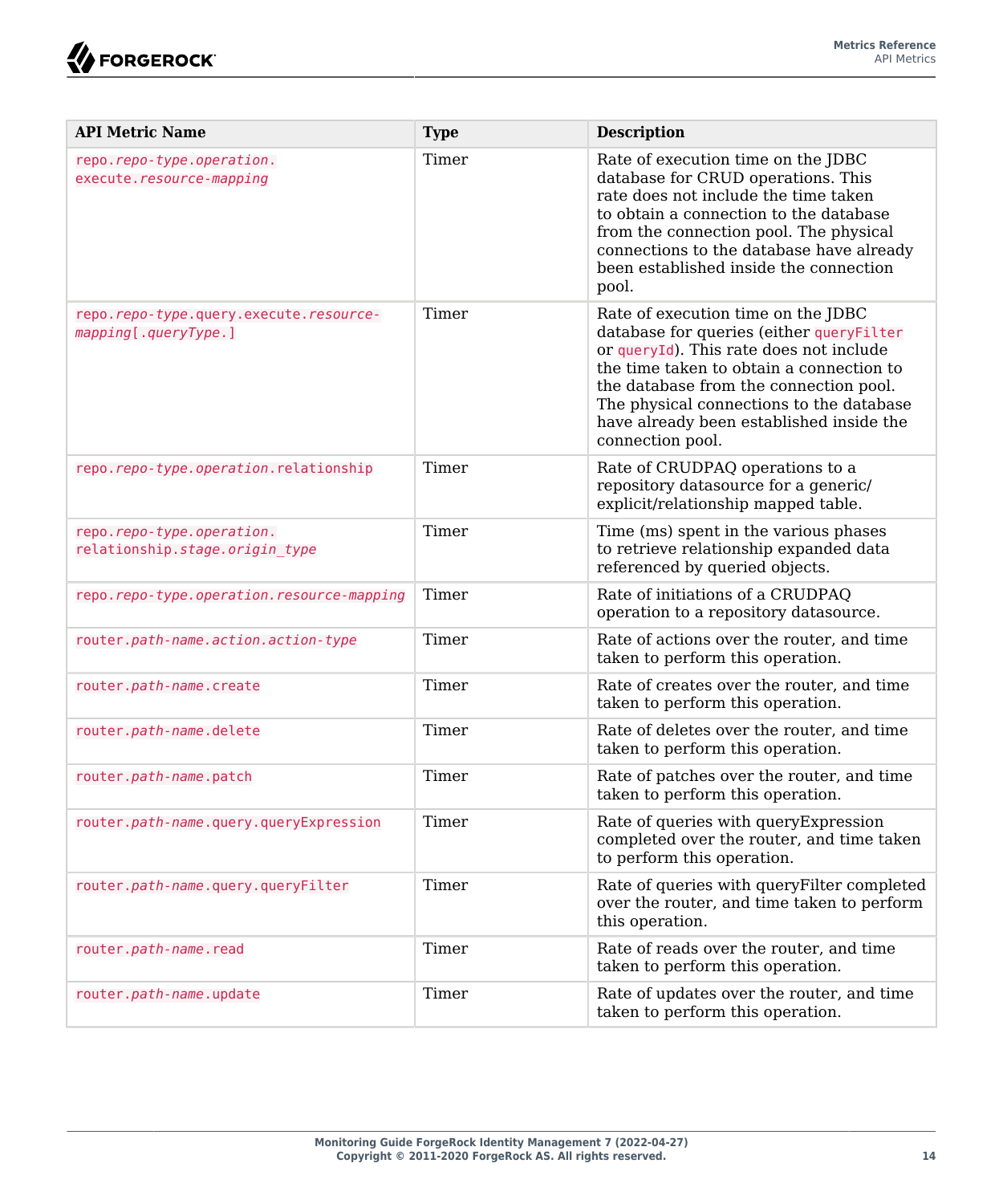**W**FORGEROCK

| <b>API Metric Name</b>                                       | <b>Type</b> | <b>Description</b>                                                                                                                                                                                                    |
|--------------------------------------------------------------|-------------|-----------------------------------------------------------------------------------------------------------------------------------------------------------------------------------------------------------------------|
| scheduler.job-store.<br>repo.operation.scheduler-object      | Timer       | Time spent storing scheduled jobs in the<br>repository.                                                                                                                                                               |
| scheduler.type.operation                                     | Timer       | Execution rate of scheduler requests.                                                                                                                                                                                 |
| script.script-name.request-type                              | Timer       | Rate of calls to a script and time taken to<br>complete.                                                                                                                                                              |
| selfservice.user.password.reset                              | Summary     | Count of all successful user self-service<br>password resets.                                                                                                                                                         |
| selfservice.user.<br>registration.registration-type          | Summary     | Count of all successful user self-service<br>registrations by registration type.                                                                                                                                      |
| selfservice.user.<br>registration.registration-type.provider | Summary     | Count of all successful user self-service<br>registrations by registration type and<br>provider.                                                                                                                      |
| sync.create-object                                           | Timer       | Rate of requests to create a target object,<br>and time taken to perform the operation.                                                                                                                               |
| sync.delete-target                                           | Timer       | Rate of requests to delete a target object,<br>and time taken to perform the operation.                                                                                                                               |
| sync.objectmapping.mapping-name                              | Timer       | Rate of configurations applied to a<br>mapping.                                                                                                                                                                       |
| sync.queue.mapping-name.action.acquire                       | Timer       | Rate of acquisition of queued<br>synchronization events from the queue.                                                                                                                                               |
| sync.queue.mapping-name.action.discard                       | Timer       | Rate of deletion of synchronization events<br>from the queue.                                                                                                                                                         |
| sync.queue.mapping-name.action.execution                     | Timer       | Rate at which queued synchronization<br>operations are executed.                                                                                                                                                      |
| sync.queue.mapping-name.action.failed                        | Summary     | Number of queued synchronization<br>operations that failed.                                                                                                                                                           |
| sync.queue.mapping-name.action.<br>precondition-failed       | Summary     | Number of queued synchronization events<br>that were acquired by another node in the<br>cluster.                                                                                                                      |
| sync.queue.mapping-name.action.rejected-<br>executions       | Summary     | Number of queued synchronization events<br>that were rejected because the backing<br>thread-pool queue was at full capacity and<br>the thread-pool had already allocated its<br>maximum configured number of threads. |
| sync.queue.mapping-name.action.release                       | Timer       | Rate at which queued synchronization<br>events are released.                                                                                                                                                          |
| sync.queue.mapping-name.action.release-<br>for-retry         | Timer       | Times the release of queued<br>synchronization events after a failure and<br>before exceeding the retry count.                                                                                                        |
| sync.queue.mapping-name.action.submit                        | Timer       | Rate of insertion of synchronization events<br>into the queue.                                                                                                                                                        |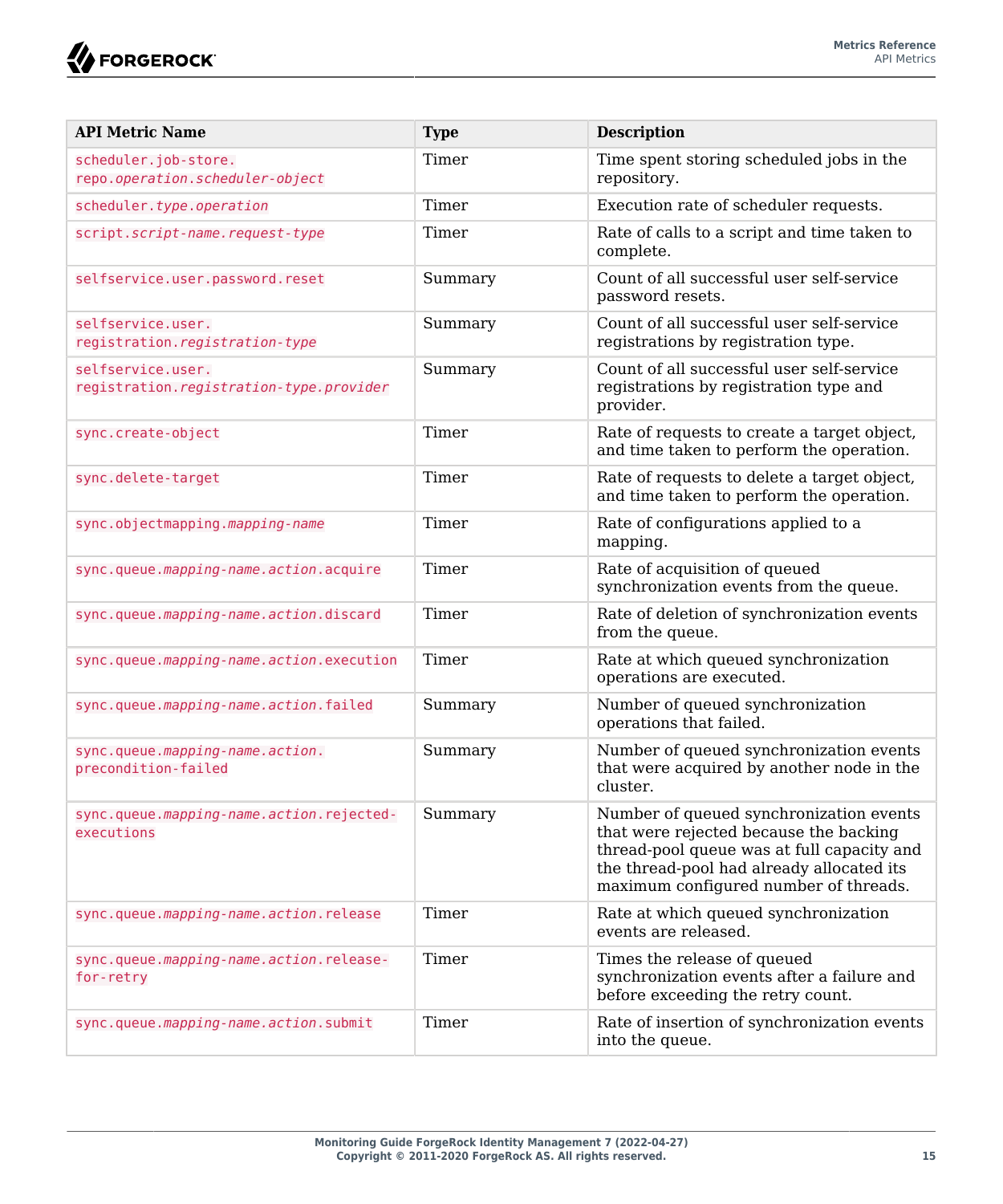| <b>API Metric Name</b>                                                                                                                 | <b>Type</b> | <b>Description</b>                                                                                                                                                                                                                                                                                                       |
|----------------------------------------------------------------------------------------------------------------------------------------|-------------|--------------------------------------------------------------------------------------------------------------------------------------------------------------------------------------------------------------------------------------------------------------------------------------------------------------------------|
| sync.queue.mapping-name.poll-pending-<br>events                                                                                        | Timer       | The latency involved in polling for<br>synchronization events.                                                                                                                                                                                                                                                           |
| sync.raw-read-object                                                                                                                   | Timer       | Rate of reads of an object.                                                                                                                                                                                                                                                                                              |
| sync.source.assess-situation                                                                                                           | Timer       | Rate of assessments of a synchronization<br>situation.                                                                                                                                                                                                                                                                   |
| sync.source.correlate-target                                                                                                           | Timer       | Rate of correlations between a target and<br>a given source, and time taken to perform<br>this operation.                                                                                                                                                                                                                |
| sync.source.determine-action                                                                                                           | Timer       | Rate of determinations done on a<br>synchronization action based on its<br>current situation.                                                                                                                                                                                                                            |
| sync.source.perform-action                                                                                                             | Timer       | Rate of completions of an action<br>performed on a synchronization operation.                                                                                                                                                                                                                                            |
| sync.target.assess-situation                                                                                                           | Timer       | Rate of assessments of a target situation.                                                                                                                                                                                                                                                                               |
| sync.target.determine-action                                                                                                           | Timer       | Rate of determinations done on a target<br>action based on its current situation.                                                                                                                                                                                                                                        |
| sync.target.perform-action                                                                                                             | Timer       | Rate of completions of an action<br>performed on a target sync operation.                                                                                                                                                                                                                                                |
| sync.update-target                                                                                                                     | Timer       | Rate of requests to update an object on the<br>target, and the time taken to perform this<br>operation.                                                                                                                                                                                                                  |
| user.login.user-type                                                                                                                   | Summary     | Count of all successful logins by user type.                                                                                                                                                                                                                                                                             |
| user.login.user-type.provider                                                                                                          | Summary     | Count of all successful logins by user type<br>and provider.                                                                                                                                                                                                                                                             |
| virtual-properties-from-relationships.<br>not-found.virtual properties.resource<br>collection relationship field                       | Summary     | Number of 404 responses encountered<br>when querying the resource<br>collection/relationship field specified<br>in the traversal depthX tag for the most<br>recent X.                                                                                                                                                    |
| virtual-properties-from-relationships.<br>unsatisified-temp-constraint.virtual<br>properties.resource collection<br>relationship field | Summary     | Number of edges skipped due to an<br>unsatisfied temporal constraint on<br>either the edge or the referred-to vertex.<br>Encountered when querying the resource<br>collection and relationship field at the<br>traversal depthX tag for the most recent<br>X.                                                            |
| virtual-properties-from-<br>relationships.virtual<br>properties.resource collection<br>relationship field                              | Timer       | Time spent traversing relationship fields to<br>calculate the specified virtual properties.<br>The managed objects linked to by the<br>traversal relationship fields define a tree,<br>whose root is the virtual property host.<br>This object tree is traversed depth-first,<br>with the traversal depthX corresponding |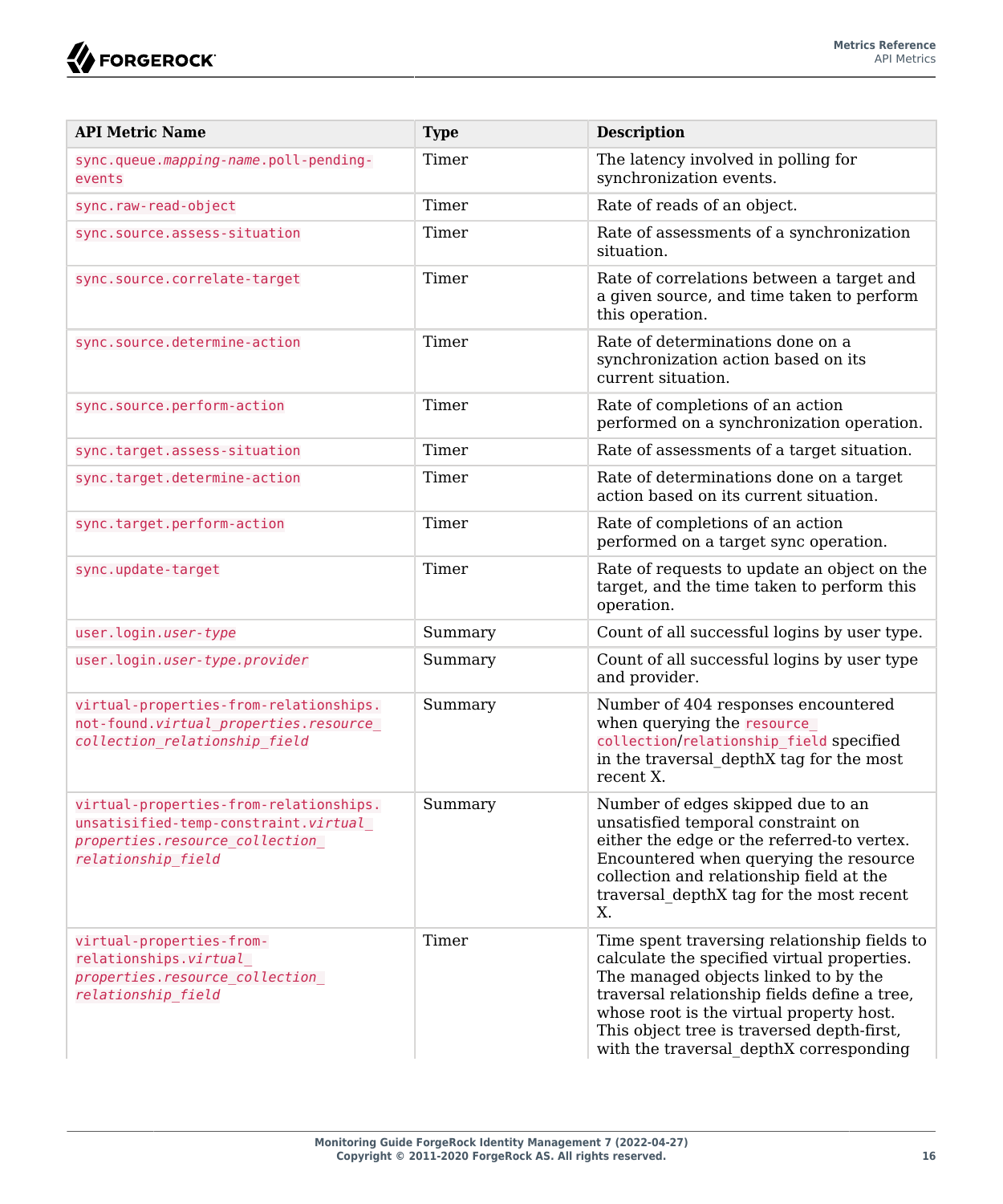| <b>API Metric Name</b> | <b>Type</b> | <b>Description</b>                                                                                                                                                                                                                                                                                |
|------------------------|-------------|---------------------------------------------------------------------------------------------------------------------------------------------------------------------------------------------------------------------------------------------------------------------------------------------------|
|                        |             | to the latency involved with each<br>relationship traversal. Traversal depth0<br>corresponds to the first relationship field<br>traversed. Because the tree is traversed<br>depth-first, traversal depthX will subsume<br>all of the traversal latencies for all<br>traversal depth Y, where Y>X. |

### <span id="page-20-0"></span>Prometheus Metrics

Metrics accessed through the Prometheus endpoint are prepended with idm and use underscores between words, for example idm\_recon\_target\_phase\_seconds. The following table lists the Prometheus metrics available in IDM:

### *Prometheus Metrics available in IDM*

| <b>Prometheus Metric Name</b>                                                         | <b>Type</b> | <b>Description</b>                                                                                                                          |
|---------------------------------------------------------------------------------------|-------------|---------------------------------------------------------------------------------------------------------------------------------------------|
| idm audit{audit topic=audit-topic}                                                    | Summary     | Count of all audit events generated of a<br>given topic type.                                                                               |
| idm field augmentation{origin-type=edge}                                              | Timer       | Rate of reading response objects, to fulfill<br>the fields requested (when the fields<br>were not populated by the initial repo<br>query).  |
| idm field augmentation{origin-<br>type=vertex}                                        | Timer       | Rate of reading response objects, to fulfill<br>the _fields requested (when the fields<br>were not populated by the initial repo<br>query). |
| idm filter seconds{action=action, filter type=Timen=<br>type,script name=script-name} |             | Rate at which filter scripts are executed,<br>per action. Monitors scripted filters and<br>delegated admin.                                 |
| idm icf system-identifier objectClass<br>query queryExpression seconds                | Timer       | Rate of ICF query executions with<br>queryExpression, and time taken to<br>perform this operation.                                          |
| idm icf system-identifier objectClass<br>query queryFilter seconds                    | Timer       | Rate of ICF query executions with<br>queryFilter, and time taken to perform this<br>operation.                                              |
| idm icf system-identifier objectClass<br>query_queryId_queryId_seconds                | Timer       | Rate of ICF query executions with queryId,<br>and time taken to perform this operation.                                                     |
| idm icf system-identifier objectClass<br>query UNKNOWN seconds                        | Timer       | Rate of ICF query executions when the<br>query type is UNKNOWN, and time taken<br>to perform this operation.                                |
| idm internal managed-object relationship<br>fetch relationship fields seconds         | Timer       | Rate of fetch operations of relationship<br>fields for internal objects.                                                                    |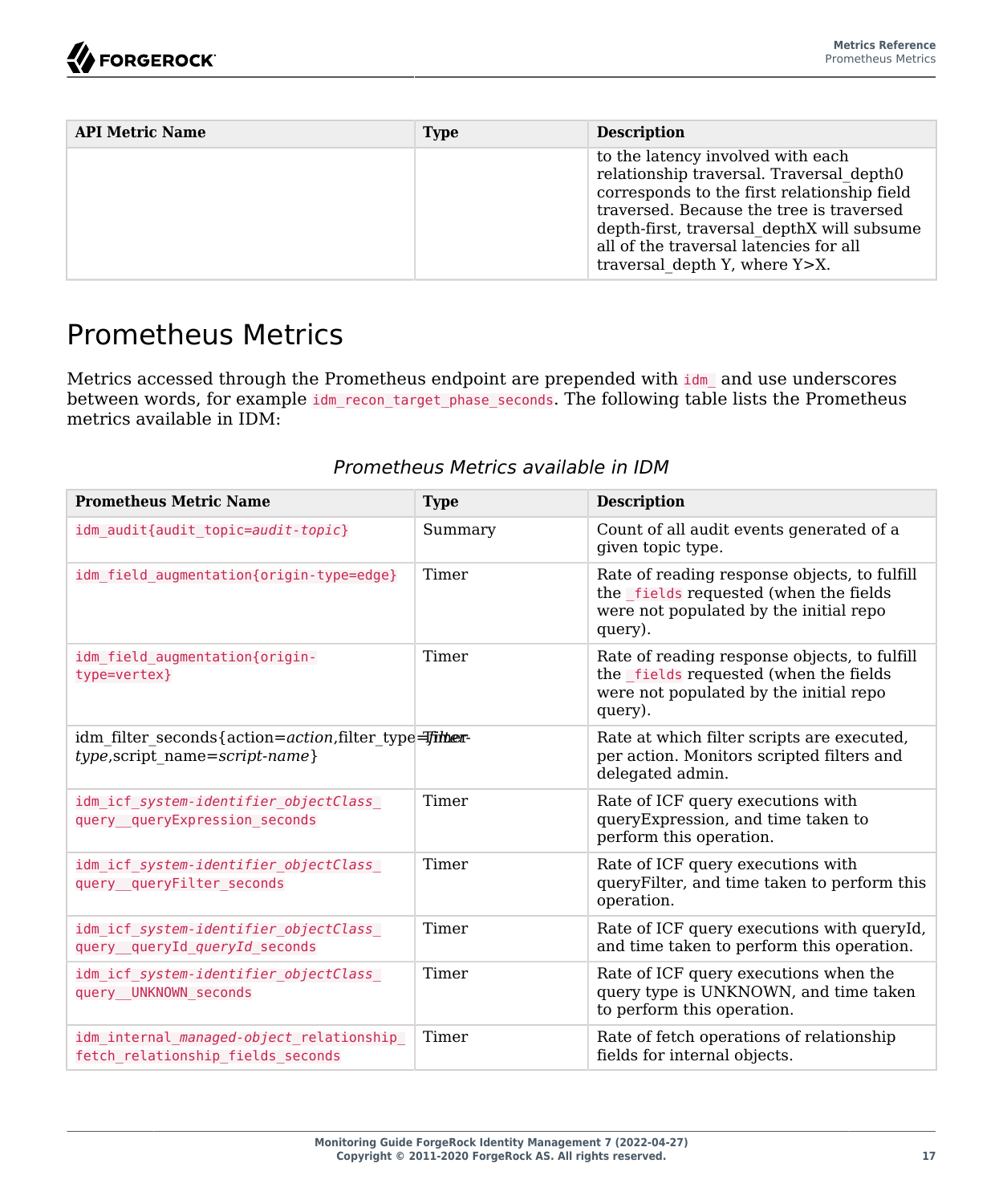

| <b>Prometheus Metric Name</b>                                                                         | <b>Type</b> | <b>Description</b>                                                                                                                                                                                                      |
|-------------------------------------------------------------------------------------------------------|-------------|-------------------------------------------------------------------------------------------------------------------------------------------------------------------------------------------------------------------------|
| idm_internal_ <i>managed-object</i> _relationship_<br>get_relationship_value_for_resource_<br>seconds | Timer       | Query rate on relationship values for<br>internal objects.                                                                                                                                                              |
| idm internal managed-object relationship<br>validate relationship fields seconds                      | Timer       | Rate of validate operations of relationship<br>fields for internal objects.                                                                                                                                             |
| idm internal managed-object<br>script script-name seconds                                             | Timer       | Rate of script executions on internal<br>objects.                                                                                                                                                                       |
| idm internal seconds{managed<br>object=managed-object,<br>operation=operation>}                       | Timer       | Rate of operations on internal objects.                                                                                                                                                                                 |
| idm managed field augmentation seconds                                                                | Timer       | Rate of responses requiring field<br>augmentation. When the repository<br>is unable to retrieve all the data in a<br>single call, IDM performs additional read<br>operations to complete (augment) the<br>missing data. |
| idm managed managed-object relationship<br>fetch relationship fields seconds                          | Timer       | Rate of fetches of relationship fields of a<br>managed object.                                                                                                                                                          |
| idm managed managed-object relationship<br>get relationship value for resource<br>seconds             | Timer       | Rate of queries to get relationship values<br>for a resource on a managed object.                                                                                                                                       |
| idm managed managed-object relationship<br>validate relationship fields seconds                       | Timer       | Rate of validations of relationship fields of<br>a managed object.                                                                                                                                                      |
| idm managed managed-object script script-<br>name seconds                                             | Timer       | Rate of executions of a script on a<br>managed object.                                                                                                                                                                  |
| idm managed object handle temporal<br>constraints on create                                           | Timer       | Latency of enforcing temporal constraints<br>on role objects during object creation.                                                                                                                                    |
| idm managed object handle temporal<br>constraints on delete                                           | Timer       | Latency of enforcing temporal constraints<br>on role objects during object deletion.                                                                                                                                    |
| idm managed object handle temporal<br>constraints on update                                           | Timer       | Latency of enforcing temporal constraints<br>on role objects during object update.                                                                                                                                      |
| idm managed relationship handle temporal<br>constraints on create                                     | Timer       | Latency of enforcing temporal constraints<br>on relationship grants during edge<br>creation.                                                                                                                            |
| idm managed relationship handle temporal<br>constraints on delete                                     | Timer       | Latency of enforcing temporal constraints<br>on relationship grants during edge<br>deletion.                                                                                                                            |
| idm managed relationship handle temporal<br>constraints on update                                     | Timer       | Latency of enforcing temporal constraints<br>on relationship grants during edge update.                                                                                                                                 |
| idm managed relationship validate read<br>relationship endpoint edges seconds                         | Timer       | Rate of reads on relationship endpoint<br>edges for validation.                                                                                                                                                         |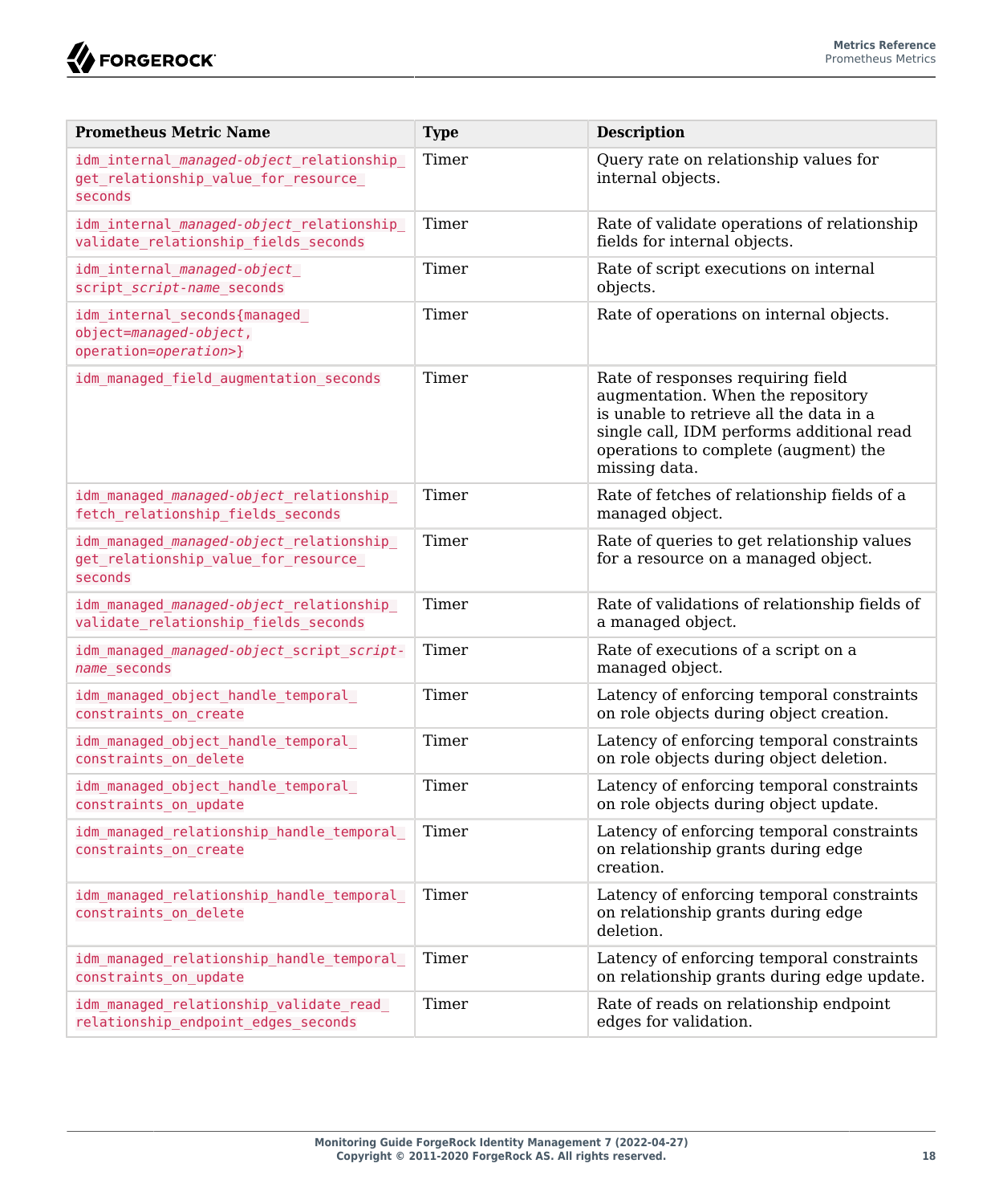

| <b>Prometheus Metric Name</b>                                                 | <b>Type</b> | <b>Description</b>                                                                                                                                                                                                                                                      |
|-------------------------------------------------------------------------------|-------------|-------------------------------------------------------------------------------------------------------------------------------------------------------------------------------------------------------------------------------------------------------------------------|
| idm managed seconds{managed<br>object=managed-object,<br>operation=operation} | Timer       | Rate of operations on a managed object.                                                                                                                                                                                                                                 |
| idm null array filter.<br>augmentationrequestType                             | Timer       | Time spent in filter which maps non-<br>nullable, null-valued array fields to an<br>empty array. This filter is traversed for<br>all repo access relating to internal and<br>managed objects.                                                                           |
| idm recon-assoc-entry merged-query merge-<br>results                          | Timer       | Rate of merge operations after source<br>and/or target objects have been retrieved<br>during a merged query of recon<br>association entries.                                                                                                                            |
| idm recon-assoc-entry merged-query page-<br>assoc-entries                     | Timer       | Rate of individual paged recon association<br>entry queries during a merged query.<br>More than one page of entries might be<br>requested to build a single page of merged<br>results.                                                                                  |
| idm_recon-assoc-entry_merged-query_query-<br>source                           | Timer       | Rate of source object retrieval via query<br>when merging source objects to recon<br>association entries.                                                                                                                                                               |
| idm recon-assoc-entry merged-query query-<br>target                           | Timer       | Rate of target object retrieval via query<br>when merging target objects to recon<br>association entries.                                                                                                                                                               |
| idm recon association-persistence{recon-<br>id=reconId, operation=operation}  | Timer       | The time taken to persist association data.<br>The operation can be source, target, or<br>amendsource, depending on whether data<br>is being produced for a source-phase<br>or target-phase recon association, or<br>to amend the association for a specific<br>source. |
| idm recon id queries phase seconds                                            | Timer       | Rate of executions of the id query phase of<br>a reconciliation, and time taken to perform<br>this operation.                                                                                                                                                           |
| idm recon seconds                                                             | Timer       | Rate of executions of a full reconciliation,<br>and time taken to perform this operation.                                                                                                                                                                               |
| idm recon source phase page seconds                                           | Timer       | Rate of pagination executions of the<br>source phase of a reconciliation, and time<br>taken to perform this operation.                                                                                                                                                  |
| idm recon source phase seconds                                                | Timer       | Rate of executions of the source phase of a<br>reconciliation, and time taken to perform<br>this operation.                                                                                                                                                             |
| idm_recon_target_phase_seconds                                                | Timer       | Rate of executions of the target phase of a<br>reconciliation, and time taken to perform<br>this operation.                                                                                                                                                             |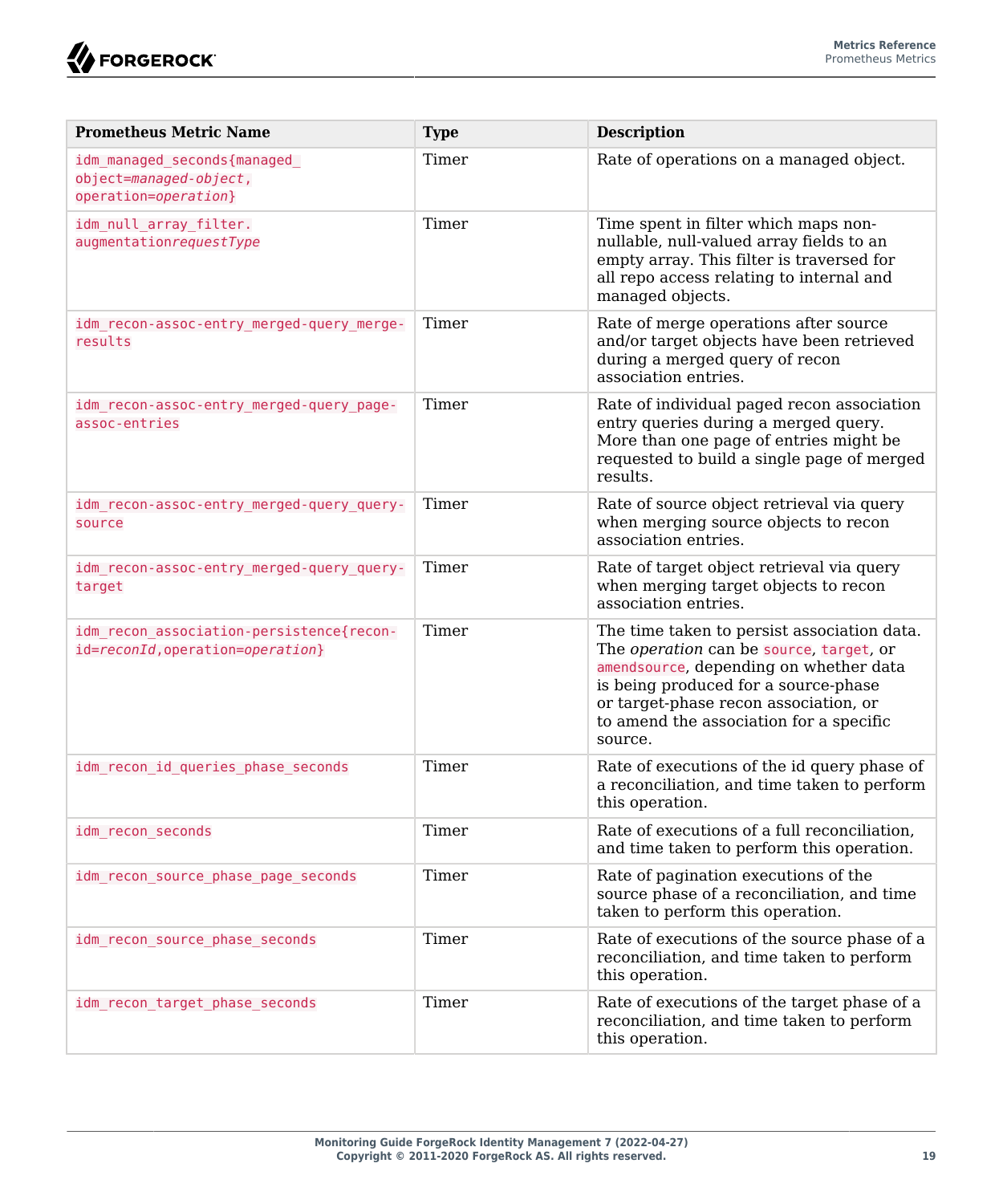

| <b>Prometheus Metric Name</b>                                                                                                                  | <b>Type</b> | <b>Description</b>                                                                                                                                                                                                                                                                                                                                                                                                                                 |
|------------------------------------------------------------------------------------------------------------------------------------------------|-------------|----------------------------------------------------------------------------------------------------------------------------------------------------------------------------------------------------------------------------------------------------------------------------------------------------------------------------------------------------------------------------------------------------------------------------------------------------|
| idm repo adhoc-expression relationship<br>seconds{operation=operation, repo<br>$type=$ repo-type}                                              | Timer       | Rate of filtered queries (using native query<br>expressions) on the relationship table. This<br>metric measures the time spent making<br>the query (in ms), and the number of times<br>the query is invoked.                                                                                                                                                                                                                                       |
| idm repo adhoc-filter relationship<br>seconds{operation=operation,repo<br>$type=repo-type\}$                                                   | Timer       | Rate of filtered queries (using the<br>queryFilter parameter) on the relationship<br>table. This metric measures the time spent<br>making the query (in ms), and the number<br>of times the query is invoked.                                                                                                                                                                                                                                      |
| idm repo execute<br>seconds{operation=create properties, repo<br>type=repo-type, resource mapping=resource-<br>$mapping$ }                     | Timer       | Rate of execution time on the JDBC<br>database for the create properties<br>operations. This operation is performed<br>for every generic object create when it<br>persists the searchable properties. The<br>rate measured here does not include the<br>time taken to obtain a connection to the<br>database from the connection pool. The<br>physical connections to the database<br>have already been established inside the<br>connection pool. |
| idm repo execute<br>seconds{operation=operation, repo<br>type=repo-type, resource mapping=resource-<br>$mapping$ }                             | Timer       | Rate of execution time on the JDBC<br>database for CRUD operations. This<br>rate does not include the time taken<br>to obtain a connection to the database<br>from the connection pool. The physical<br>connections to the database have already<br>been established inside the connection<br>pool.                                                                                                                                                |
| idm repo execute<br>seconds{operation="query",<br>queryType=queryFilter queryId,repo<br>type=repo-type, resource mapping=resource-<br>mapping} | Timer       | Rate of execution time on the JDBC<br>database for queries (either queryFilter<br>or queryId). This rate does not include<br>the time taken to obtain a connection to<br>the database from the connection pool.<br>The physical connections to the database<br>have already been established inside the<br>connection pool.                                                                                                                        |
| idm repo get connection seconds{repo<br>$type=repo-type\}$                                                                                     | Timer       | Rate of retrievals of a repository<br>connection.                                                                                                                                                                                                                                                                                                                                                                                                  |
| idm repo jdbc cache objecttypes<br>count{event="hit miss", type=resource-<br>mapping                                                           | Count       | Counts the usage statistics of the<br>objecttypeid cache, which maps an object<br>type to its objecttypeid. The expected<br>count is a small number of misses<br>(sometimes, only one) and the remainder<br>of hits.                                                                                                                                                                                                                               |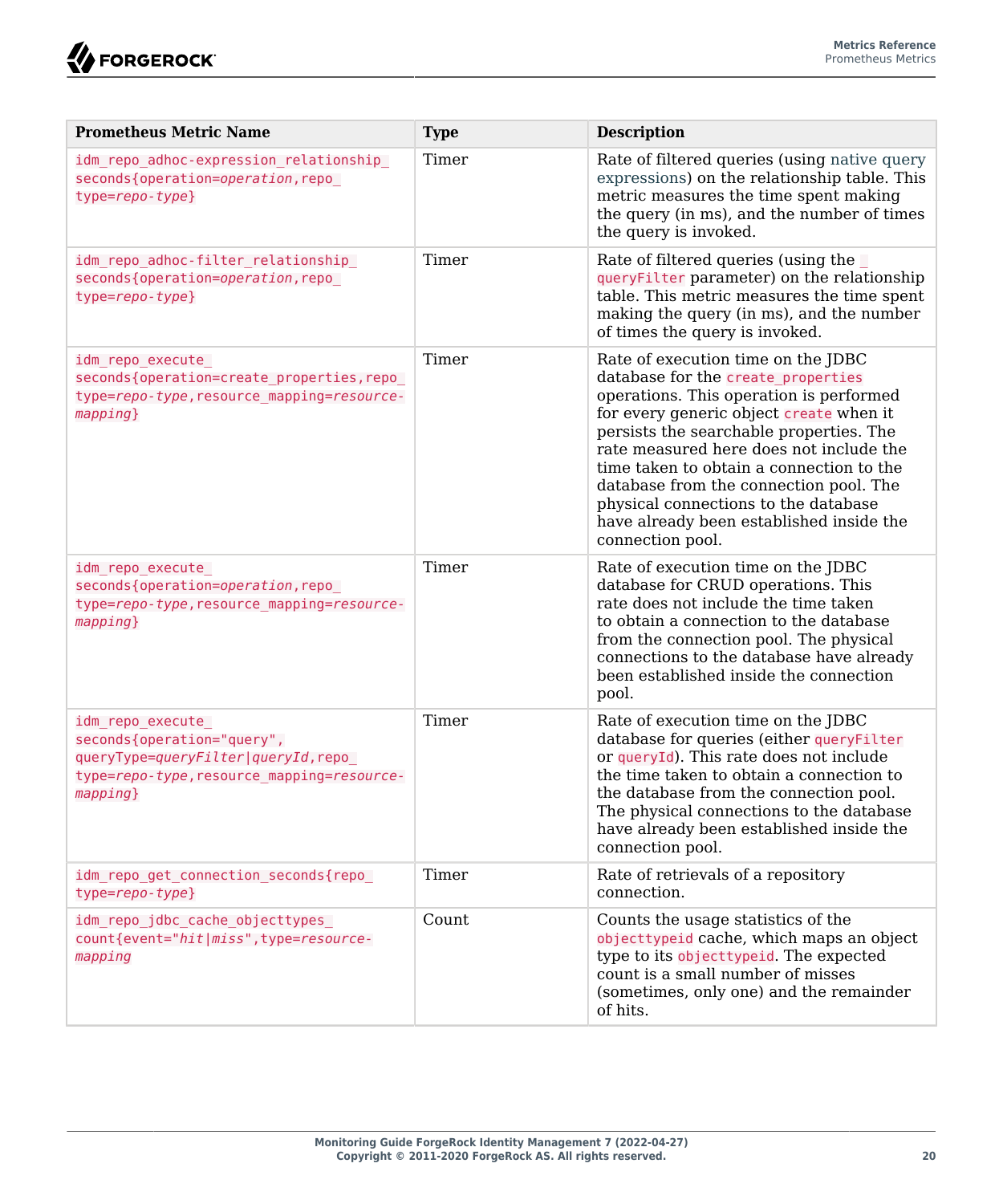

| <b>Prometheus Metric Name</b>                                                                                                                        | <b>Type</b> | <b>Description</b>                                                                                                    |
|------------------------------------------------------------------------------------------------------------------------------------------------------|-------------|-----------------------------------------------------------------------------------------------------------------------|
| idm repo jdbc relationship edge execute<br>seconds{joinedToVertex=joinedToVertex>                                                                    | Timer       | Time (ms) spent running the Edge->Vertex<br>relationship join query on the database<br>and collecting the result set. |
| idm_repo_jdbc_relationship_execute_<br>seconds                                                                                                       | Timer       | Rate of relationship graph query execution<br>times.                                                                  |
| idm_repo_jdbc_relationship_process_<br>seconds                                                                                                       | Timer       | Rate of relationship graph query result<br>processing times.                                                          |
| idm_repo_raw_queryid_credential_queryId_<br>seconds                                                                                                  | Timer       | Rate of executions of a query with queryId<br>at a repository level, and time taken to<br>perform this operation.     |
| idm repo relationship<br>count{operation=operation, origin<br>type=origin_type,repo_type=repo_type,<br>stage=stage}                                  | Timer       | Time (ms) spent in the various phases<br>to retrieve relationship expanded data<br>referenced by queried objects.     |
| idm_repo_relationship_<br>seconds{operation=operation,repo<br>$type=repo-type\}$                                                                     | Timer       | Rate of CRUDPAQ operations to a<br>repository datasource for a generic/<br>explicit/relationship mapped table.        |
| idm repo seconds{action name=action-name,<br>command=command, operation=operation, repo<br>type=repo-type, resource_mapping=resource-<br>$mapping$ } | Timer       | Rate of actions to a repository datasource<br>for a generic/explicit mapped table.                                    |
| idm_repo_seconds{operation=operation,<br>repo type=repo-type, resource<br>mapping=resource-mapping}                                                  | Timer       | Rate of initiations of a CRUDPAO<br>operation to a repository datasource.                                             |
| idm router path-name action action-type<br>seconds                                                                                                   | Timer       | Rate of actions over the router, and time<br>taken to perform this operation.                                         |
| idm router path-name create seconds                                                                                                                  | Timer       | Rate of creates over the router, and time<br>taken to perform this operation.                                         |
| idm router path-name delete seconds                                                                                                                  | Timer       | Rate of deletes over the router, and time<br>taken to perform this operation.                                         |
| idm router path-name patch seconds                                                                                                                   | Timer       | Rate of patches over the router, and time<br>taken to perform this operation.                                         |
| idm_router_path-name_query_<br>queryExpression seconds                                                                                               | Timer       | Rate of queries with queryExpression<br>completed over the router, and time taken<br>to perform this operation.       |
| idm_router_ <i>path-name</i> _query_queryFilter_<br>seconds                                                                                          | Timer       | Rate of queries with query Filter completed<br>over the router, and time taken to perform<br>this operation.          |
| idm router path-name read seconds                                                                                                                    | Timer       | Rate of reads over the router, and time<br>taken to perform this operation.                                           |
| idm router path-name update seconds                                                                                                                  | Timer       | Rate of updates over the router, and time<br>taken to perform this operation.                                         |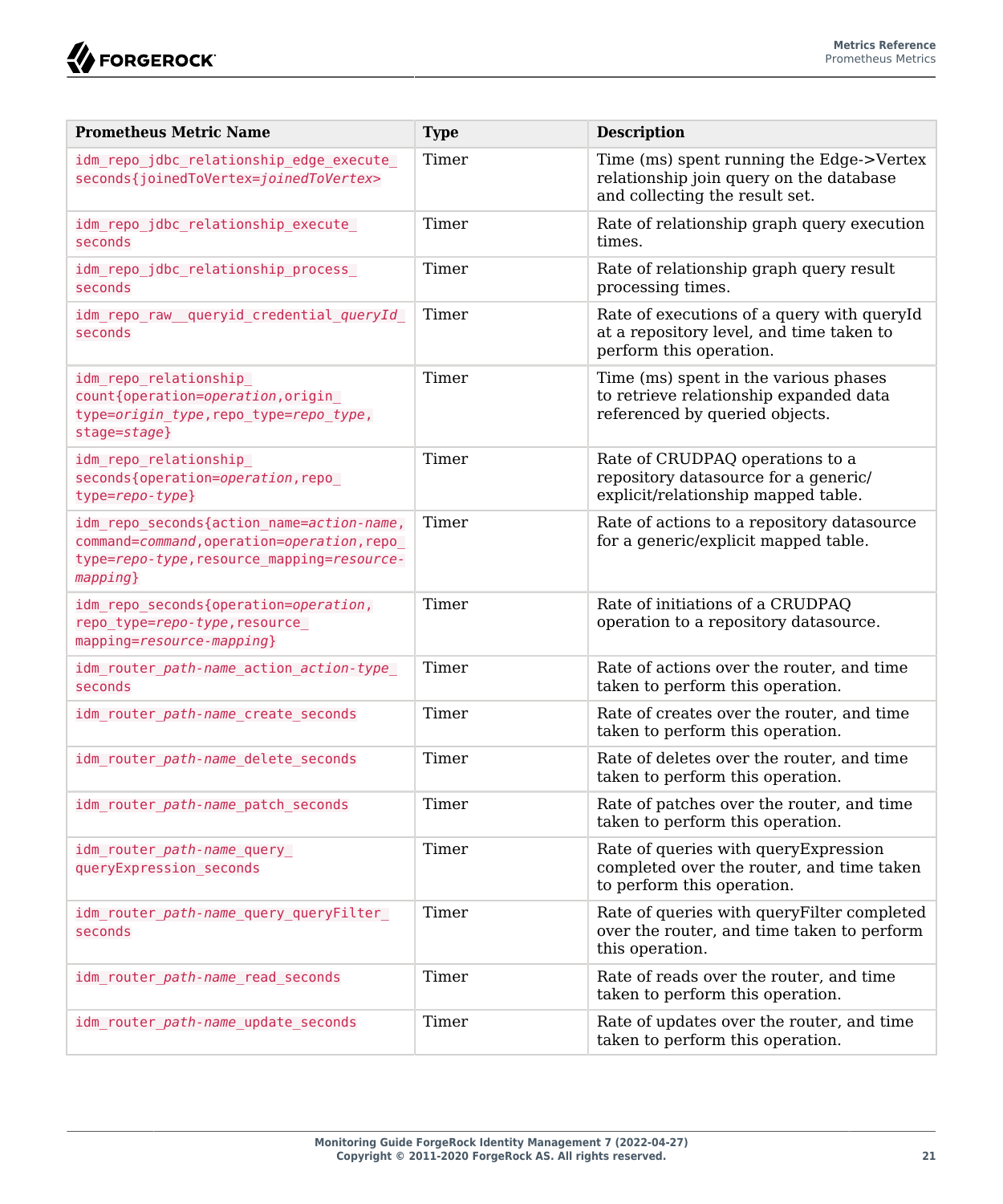**W**FORGEROCK

| <b>Prometheus Metric Name</b>                                                                      | <b>Type</b> | <b>Description</b>                                                                                                                                                                                                    |
|----------------------------------------------------------------------------------------------------|-------------|-----------------------------------------------------------------------------------------------------------------------------------------------------------------------------------------------------------------------|
| idm_scheduler_job_store_repo_<br>seconds{operation=operation, scheduler<br>objectscheduler-object} | Timer       | Time spent storing scheduled jobs in the<br>repository.                                                                                                                                                               |
| idm scheduler<br>seconds{operation=operation, type=type}                                           | Timer       | Execution rate of scheduler requests.                                                                                                                                                                                 |
| idm script script-name request-type                                                                | Timer       | Rate of calls to a script and time taken to<br>complete.                                                                                                                                                              |
| idm selfservice user password reset                                                                | Summary     | Count of all successful user self-service<br>password resets.                                                                                                                                                         |
| idm selfservice user<br>registration{provider=provider,reg_<br>type=registration-type}             | Summary     | Count of all successful user self-service<br>registrations by registration type and<br>provider.                                                                                                                      |
| idm selfservice user registration{reg<br>type=registration-type}                                   | Summary     | Count of all successful user self-service<br>registrations by registration type.                                                                                                                                      |
| idm sync create object seconds                                                                     | Timer       | Rate of requests to create an object on the<br>target, and the time taken to perform this<br>operation.                                                                                                               |
| idm sync delete target seconds                                                                     | Timer       | Rate of requests to delete an object on the<br>target, and the time taken to perform this<br>operation.                                                                                                               |
| idm sync objectmapping seconds{mapping<br>$name = mapping - name$ }                                | Timer       | Rate of configurations applied to a<br>mapping.                                                                                                                                                                       |
| idm sync queue acquire{mapping<br>name=mapping-name, action=action}                                | Timer       | Rate of acquisition of queued<br>synchronization events from the queue.                                                                                                                                               |
| idm sync queue discard{mapping<br>name=mapping-name, action=action}                                | Timer       | Rate of deletion of synchronization events<br>from the queue.                                                                                                                                                         |
| idm sync queue execution{mapping<br>name=mapping-name, action=action}                              | Timer       | Rate at which queued synchronization<br>operations are executed.                                                                                                                                                      |
| idm sync queue failed{mapping<br>name=mapping-name, action=action}                                 | Summary     | Number of queued synchronization<br>operations that failed.                                                                                                                                                           |
| idm sync queue poll pending<br>events{mapping name=mapping-name}                                   | Timer       | The latency involved in polling for<br>synchronization events.                                                                                                                                                        |
| idm sync queue precondition<br>failed{mapping name=mapping-name,<br>action=action}                 | Summary     | Number of queued synchronization events<br>that were acquired by another node in the<br>cluster.                                                                                                                      |
| idm sync queue rejected<br>executions{mapping name=mapping-name,<br>action=action}                 | Summary     | Number of queued synchronization events<br>that were rejected because the backing<br>thread-pool queue was at full capacity and<br>the thread-pool had already allocated its<br>maximum configured number of threads. |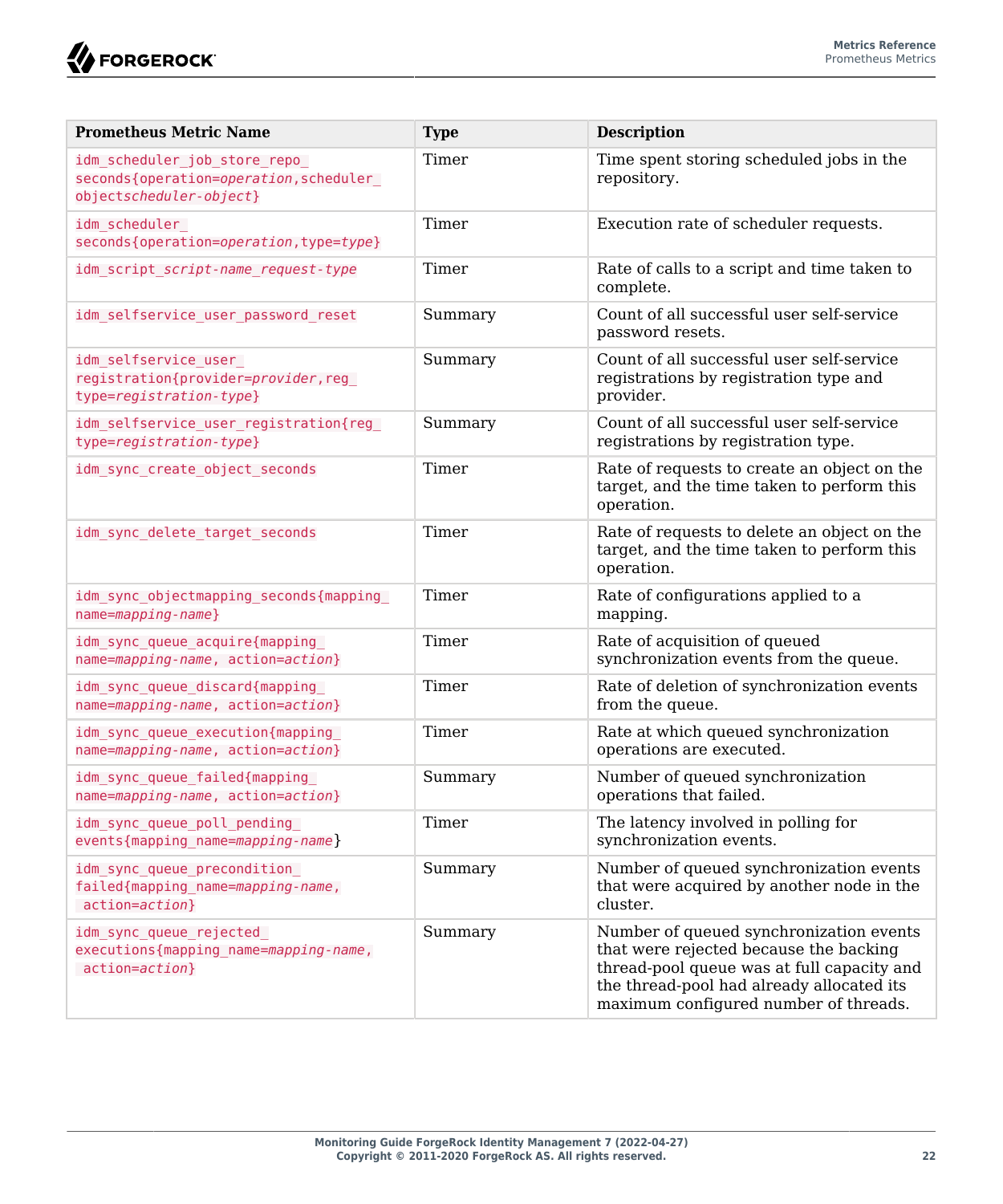| <b>Prometheus Metric Name</b>                                                                                                                                                                                                       | <b>Type</b> | <b>Description</b>                                                                                                                                                                                                                                      |
|-------------------------------------------------------------------------------------------------------------------------------------------------------------------------------------------------------------------------------------|-------------|---------------------------------------------------------------------------------------------------------------------------------------------------------------------------------------------------------------------------------------------------------|
| idm sync queue release for retry{mapping<br>name=mapping-name, action=action}                                                                                                                                                       | Timer       | Times the release of queued<br>synchronization events after a failure and<br>before exceeding the retry count.                                                                                                                                          |
| idm sync queue release{mapping<br>name=mapping-name, action=action}                                                                                                                                                                 | Timer       | Rate at which queued synchronization<br>events are released.                                                                                                                                                                                            |
| idm sync queue submit{mapping<br>name=mapping-name, action=action}                                                                                                                                                                  | Timer       | Rate of insertion of synchronization events<br>into the queue.                                                                                                                                                                                          |
| idm sync raw read object seconds                                                                                                                                                                                                    | Timer       | Rate of reads of an object.                                                                                                                                                                                                                             |
| idm sync source assess situation seconds                                                                                                                                                                                            | Timer       | Rate of assessments of a synchronization<br>situation.                                                                                                                                                                                                  |
| idm sync source correlate target seconds                                                                                                                                                                                            | Timer       | Rate of correlations between a target and<br>a given source, and time taken to perform<br>this operation.                                                                                                                                               |
| idm sync source determine action seconds                                                                                                                                                                                            | Timer       | Rate of determinations done on a<br>synchronization action based on its<br>current situation.                                                                                                                                                           |
| idm sync source perform action seconds                                                                                                                                                                                              | Timer       | Rate of completions of an action<br>performed on a synchronization operation.                                                                                                                                                                           |
| idm sync target assess situation seconds                                                                                                                                                                                            | Timer       | Rate of assessments of a target situation.                                                                                                                                                                                                              |
| idm sync target determine action seconds                                                                                                                                                                                            | Timer       | Rate of determinations done on a target<br>action based on its current situation.                                                                                                                                                                       |
| idm sync target perform action seconds                                                                                                                                                                                              | Timer       | Rate of completions of an action<br>performed on a target sync operation.                                                                                                                                                                               |
| idm_sync_update_target_seconds                                                                                                                                                                                                      | Timer       | Rate of requests to update an object on the<br>target, and the time taken to perform this<br>operation.                                                                                                                                                 |
| idm user login{user type=user-type}                                                                                                                                                                                                 | Summary     | Count of all successful logins by user type.                                                                                                                                                                                                            |
| idm user login total{provider=provider,<br>user type=user-type}                                                                                                                                                                     | Summary     | Count of all successful logins by user type<br>and provider.                                                                                                                                                                                            |
| idm virtual properties<br>from relationships{virtual<br>properties=calculated-virtual-properties,<br>traversal depthX=traversal-origin-<br>resource-collection and traversal<br>relationship, not found}                            | Summary     | Number of 404 responses encountered<br>when querying the resource_<br>collection/relationship_field specified<br>in the traversal depthX tag for the most<br>recent X. X corresponds to the relationship<br>field sequence.                             |
| idm virtual properties<br>from relationships{virtual<br>properties=calculated-virtual-properties,<br>traversal depthX=traversal-origin-<br>resource-collection and traversal<br>relationship, unsatisfied temp<br>$const$ raint $}$ | Summary     | Number of edges skipped due to an<br>unsatisfied temporal constraint on<br>either the edge or the referred-to vertex.<br>Encountered when querying the resource<br>collection and relationship field at the<br>traversal depthX tag for the most recent |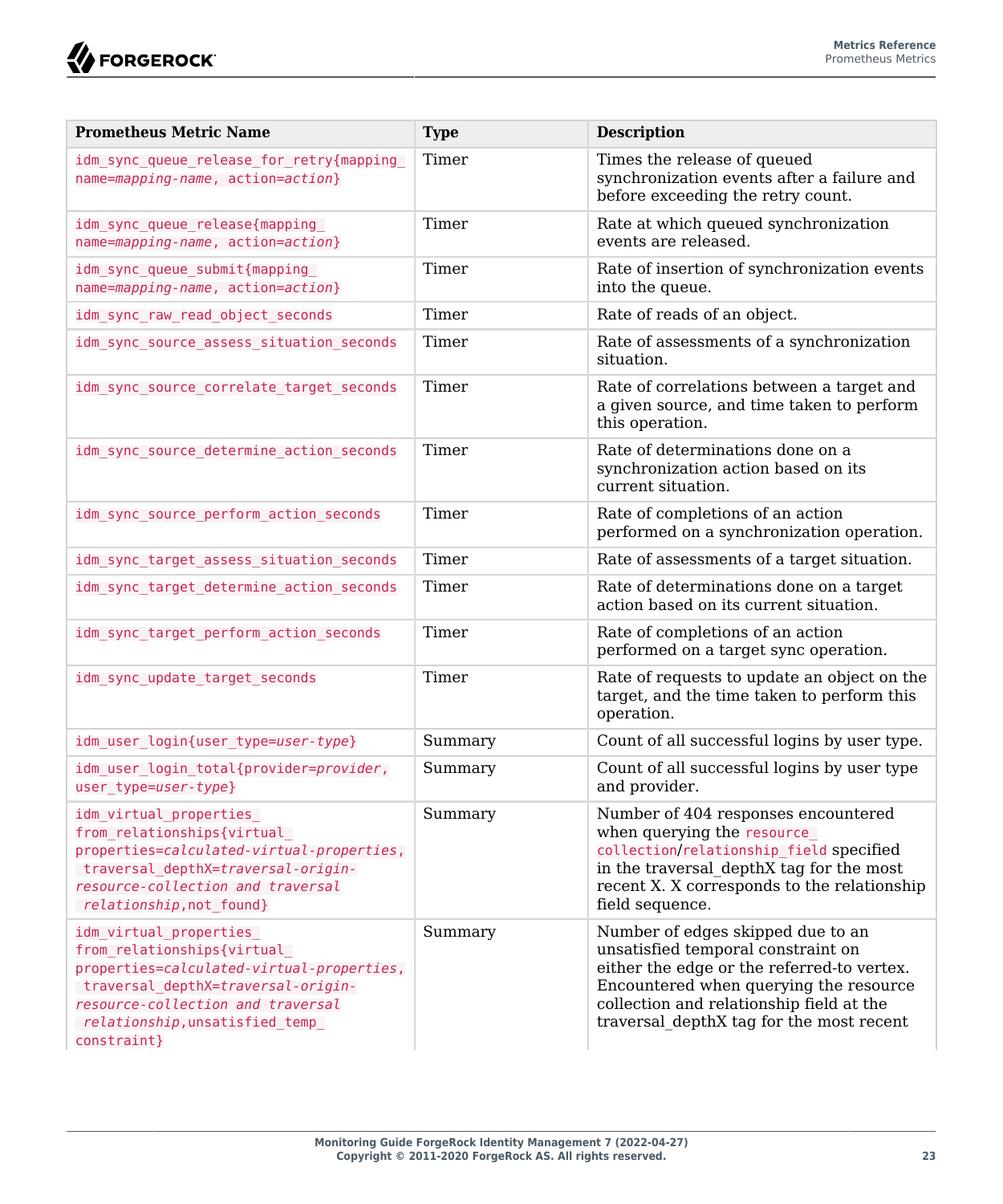

| <b>Prometheus Metric Name</b>                                                                                                                                                                  | <b>Type</b> | <b>Description</b>                                                                                                                                                                                                                                                                                                                                                                                                                                                                                                                                                                                                                                                                    |
|------------------------------------------------------------------------------------------------------------------------------------------------------------------------------------------------|-------------|---------------------------------------------------------------------------------------------------------------------------------------------------------------------------------------------------------------------------------------------------------------------------------------------------------------------------------------------------------------------------------------------------------------------------------------------------------------------------------------------------------------------------------------------------------------------------------------------------------------------------------------------------------------------------------------|
|                                                                                                                                                                                                |             | X. X corresponds to the relationship field<br>sequence.                                                                                                                                                                                                                                                                                                                                                                                                                                                                                                                                                                                                                               |
| idm virtual properties<br>from relationships{virtual_<br>properties=calculated-virtual-properties,<br>traversal depthX=traversal-origin-<br>resource-collection and traversal<br>relationship} | Timer       | Time spent traversing relationship fields to<br>calculate the specified virtual properties.<br>The managed objects linked to by the<br>traversal relationship fields define a tree.<br>whose root is the virtual property host.<br>This object tree is traversed depth-first,<br>with the traversal depthX corresponding<br>to the latency involved with each<br>relationship traversal. Traversal depth0<br>corresponds to the first relationship<br>field traversed. Because the tree is<br>traversed depth-first, traversal depthX<br>will subsume all of the traversal latencies<br>for all traversal depth Y, where Y>X.<br>X corresponds to the relationship field<br>sequence. |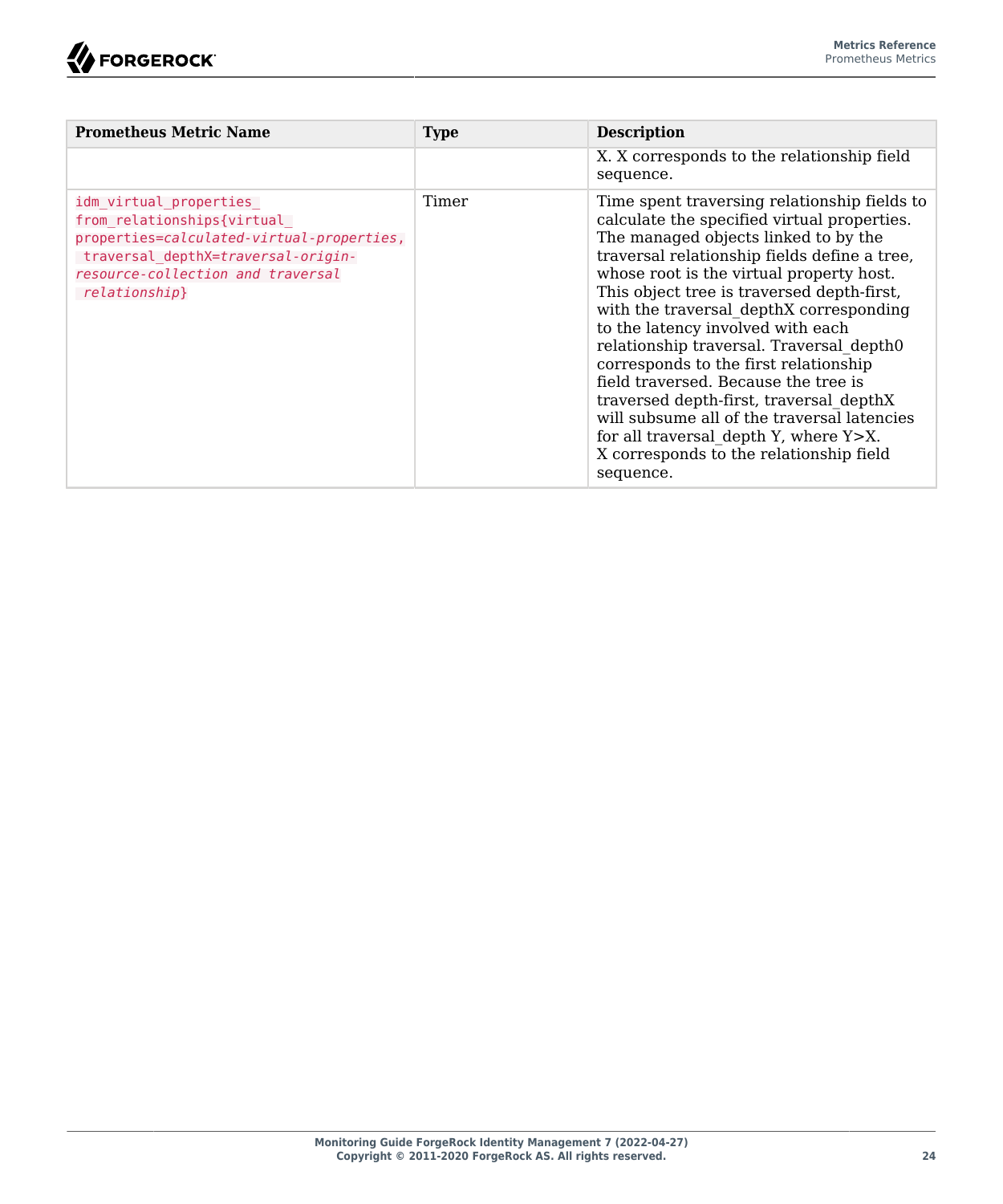# <span id="page-28-0"></span>**IDM Glossary**

| correlation query  | A correlation query specifies an expression that matches existing<br>entries in a source repository to one or more entries in a target<br>repository. A correlation query might be built with a script, but it<br>is not the same as a correlation script. For more information, see<br>"Correlating Source Objects With Existing Target Objects" in the<br>Synchronization Guide. |
|--------------------|------------------------------------------------------------------------------------------------------------------------------------------------------------------------------------------------------------------------------------------------------------------------------------------------------------------------------------------------------------------------------------|
| correlation script | A correlation script matches existing entries in a source repository,<br>and returns the IDs of one or more matching entries on a target<br>repository. While it skips the intermediate step associated with a<br>correlation query, a correlation script can be relatively complex, based<br>on the operations of the script.                                                     |
| entitlement        | An entitlement is a collection of attributes that can be added to a user<br>entry via roles. As such, it is a specialized type of assignment. A user or<br>device with an entitlement gets access rights to specified resources.<br>An entitlement is a property of a managed object.                                                                                              |
| JCE                | Java Cryptographic Extension, which is part of the Java Cryptography<br>Architecture, provides a framework for encryption, key generation,<br>and digital signatures.                                                                                                                                                                                                              |
| <b>JSON</b>        | JavaScript Object Notation, a lightweight data interchange format<br>based on a subset of JavaScript syntax. For more information, see the<br>JSON site.                                                                                                                                                                                                                           |
| JSON Pointer       | A JSON Pointer defines a string syntax for identifying a specific value<br>within a JSON document. For information about JSON Pointer syntax,<br>see the JSON Pointer RFC.                                                                                                                                                                                                         |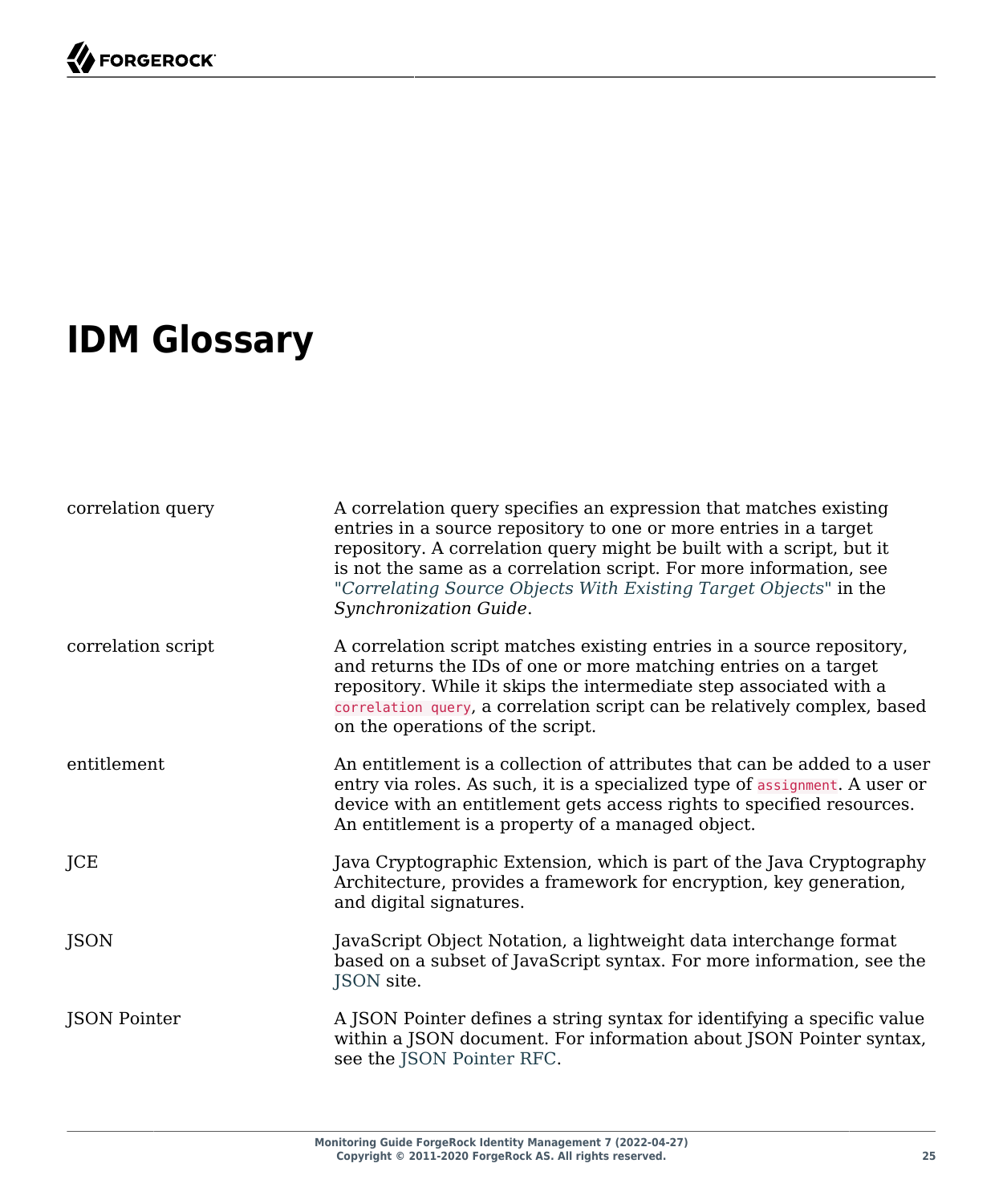| JWT             | JSON Web Token. As noted in the JSON Web Token draft IETF Memo,<br>"JSON Web Token (JWT) is a compact URL-safe means of representing<br>claims to be transferred between two parties." For IDM, the JWT is<br>associated with the JWT_SESSION authentication module.                                                                    |
|-----------------|-----------------------------------------------------------------------------------------------------------------------------------------------------------------------------------------------------------------------------------------------------------------------------------------------------------------------------------------|
| managed object  | An object that represents the identity-related data managed by IDM.<br>Managed objects are configurable, JSON-based data structures that<br>IDM stores in its pluggable repository. The default configuration of<br>a managed object is that of a user, but you can define any kind of<br>managed object, for example, groups or roles. |
| mapping         | A policy that is defined between a source object and a target object<br>during reconciliation or synchronization. A mapping can also define a<br>trigger for validation, customization, filtering, and transformation of<br>source and target objects.                                                                                  |
| OSGi            | A module system and service platform for the Java programming<br>language that implements a complete and dynamic component model.<br>For more information, see What is OSGi? Currently, only the Apache<br>Felix container is supported.                                                                                                |
| reconciliation  | During reconciliation, comparisons are made between managed<br>objects and objects on source or target systems. Reconciliation can<br>result in one or more specified actions, including, but not limited to,<br>synchronization.                                                                                                       |
| resource        | An external system, database, directory server, or other source of<br>identity data to be managed and audited by the identity management<br>system.                                                                                                                                                                                     |
| <b>REST</b>     | Representational State Transfer. A software architecture style for<br>exposing resources, using the technologies and protocols of the World<br>Wide Web. REST describes how distributed data objects, or resources,<br>can be defined and addressed.                                                                                    |
| role            | IDM distinguishes between two distinct role types - provisioning roles<br>and authorization roles. For more information, see "Managed Roles"<br>in the Object Modeling Guide.                                                                                                                                                           |
| source object   | In the context of reconciliation, a source object is a data object<br>on the source system, that IDM scans before attempting to find a<br>corresponding object on the target system. Depending on the defined<br>mapping, IDM then adjusts the object on the target system (target<br>object).                                          |
| synchronization | The synchronization process creates, updates, or deletes objects on a<br>target system, based on the defined mappings from the source system.<br>Synchronization can be scheduled or on demand.                                                                                                                                         |